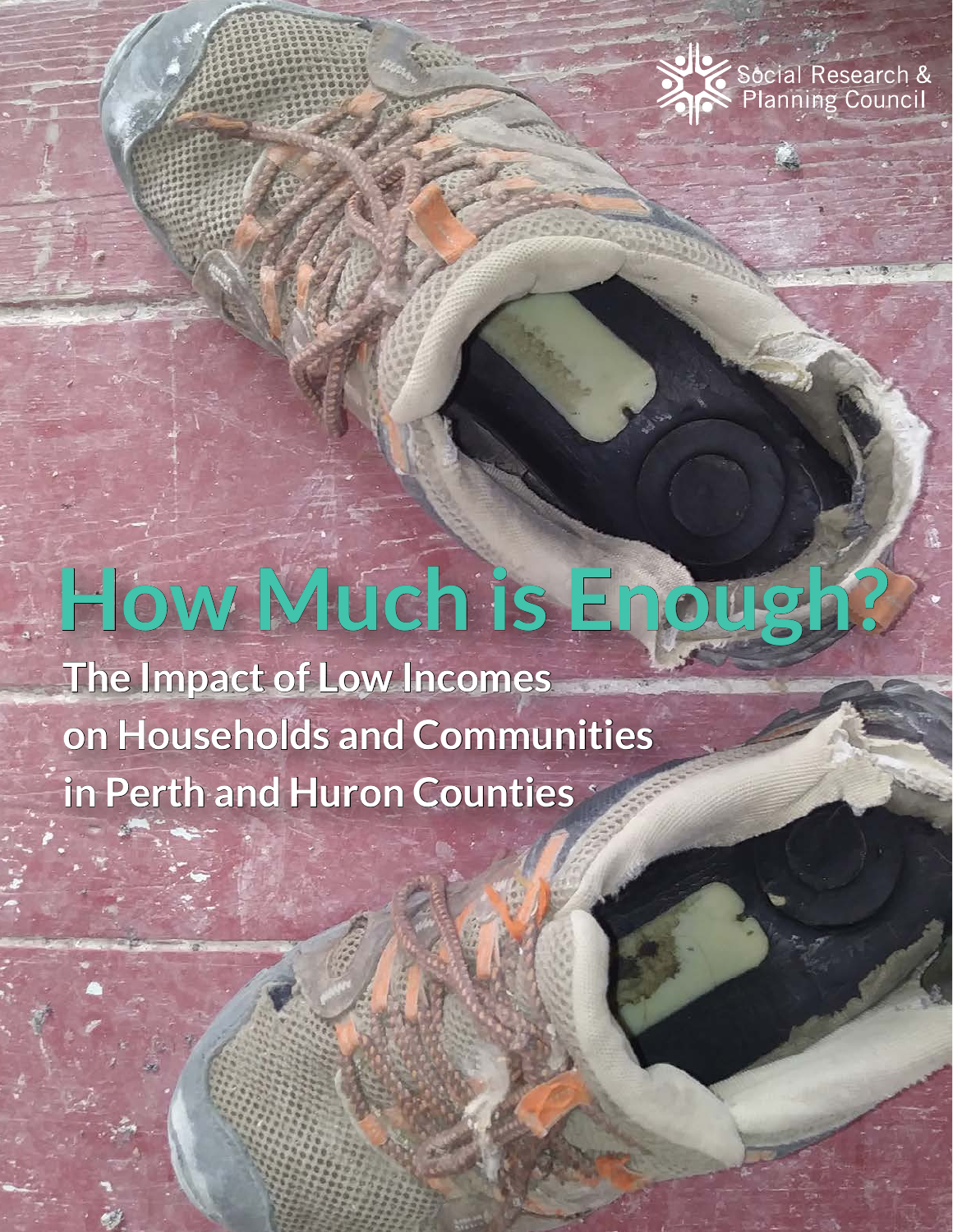#### [EXECUTIVE SUMMARY](#page-2-0) 2

| <b>Recommendation 3</b> |  |
|-------------------------|--|
|-------------------------|--|

**[Conclusions 3](#page-2-0)**

#### [1. INTRODUCTION](#page-3-0) 4

- **[Purpose of Study](#page-3-0) 4**
- **[Methodology](#page-3-0) 4**
- [2. CONTEXT 7](#page-4-0)
	- **[Working but Struggling](#page-4-0) 7**
	- **[How Low Income Affects Individuals and Families](#page-4-0) 7**
	- **[What is the Living Wage and Why is it Important?](#page-5-0) 8**
	- **[Common Misconceptions about the Living Wage](#page-5-0) 8**

#### [3. ECONOMIC TRENDS IN PERTH-HURON 11](#page-6-0)

**[Who Earns a Living Wage in Perth-Huron?](#page-6-0) 11**

 **Community [Profiles 13](#page-7-0)**

**[Snapshot of the Workforce in Perth-Huron](#page-8-0) 14** [4. RESULTS: WHAT WAS HEARD FROM PEOPLE WITH LIVED EXPERIENCE](#page-9-0) 17 **[Experiences of People Living Below the Living Wage](#page-9-0) 17**

**[Experiences of Employers](#page-15-0) 28**

#### [5. SUMMARY OF FOCUS GROUP FINDINGS](#page-17-0) 33

#### [6. RECOMMENDATION FOR STRATEGY AND CONCLUSION](#page-18-0) 34

**[Conclusion](#page-18-0) 34**

[REFERENCES](#page-18-0) 35

## **Acknowledgements**

#### Advisory Committee

Shaun Jolliffe, Committee Chair; Executive Director, Huron-Perth Children's Aid Society Erica Clark, Epidemiologist, Huron County Health Unit Pam Hanington, Community Developer, Huron County Health Unit Kathy Vassilakos, Councillor, City of Stratford Ryan Erb, Executive Director, United Way Perth-Huron Susanna Reid, Director, Social Research and Planning Council Joëlle Lamport-Lewis, Acting Manager, Social Research and Planning Council Amanda Langis, Administrative Associate, Social Research & Planning Council and United Way Perth-Huron

#### Social Research and Planning Council

# Photovoice Project Advisory Subcommittee

Geoff Love, Consultant, Love Environment Inc. Terry Manzo, Photographer Rick Sickinger, Cultural Development Officer, Huron County Cultural Services Tanya Markvart, Community, Health, Environment, Communications Initiative Director of Research and Programming, University of Waterloo Kathy Vassilakos, Councillor, City of Stratford Ryan Erb, Executive Director, United Way Perth-Huron Susanna Reid, Director, Social Research and Planning Council Joëlle Lamport-Lewis, Acting Manager, Social Research and Planning Council Amanda Langis, Administrative Associate, Social Research and Planning Council and United Way Perth-Huron

#### Photovoice Co-researchers

#### Community Researchers

Signum Insights—Joel Armstrong, Kelly Barnes, & Laura Rosen

Erica Clark, Co-chair Kathy Vassilakos, Co-chair Mike Ash, UWPH Board President Wayne Smith, Past UWPH Board President Beth Blowes Ann Cook

Kerrylou Dickson Ryan Erb Eden Grodzinski Jamie Hildebrand Rebecca Hill Shannon Kammerer Joëlle Lamport-Lewis

Amanda Langis Geoff Love Kim McElroy Cheryl Patience Michael Pullen Susanna Reid Terri Sparling

Jean Alles Magic Angel Joyce Evans Abraham Ghassemi Helen Glaab Jesse Glew Christy Haehnel

Sherry Hallworth Virginia Joyes Linda Knight Warren Langhorn Kassie Leger Don Leibold Bonnie Lindsay

Charlotte Munro Kimberly Rapley Candice Sheridan Brianna Williamson Darryl Wisser

The Council is generously funded by:

The City of Stratford, the County of Huron, County of Perth and United Way Perth-Huron





#### Creative Direction and Layout

Sonya Heyen

Copyright © The Social Research & Planning Council 2019. This work is copyrighted. It may be reproduced in whole or in part for educational use subject to the inclusion of an acknowledgement of the source.

# **CONTENTS**

Editing

Chad Alberico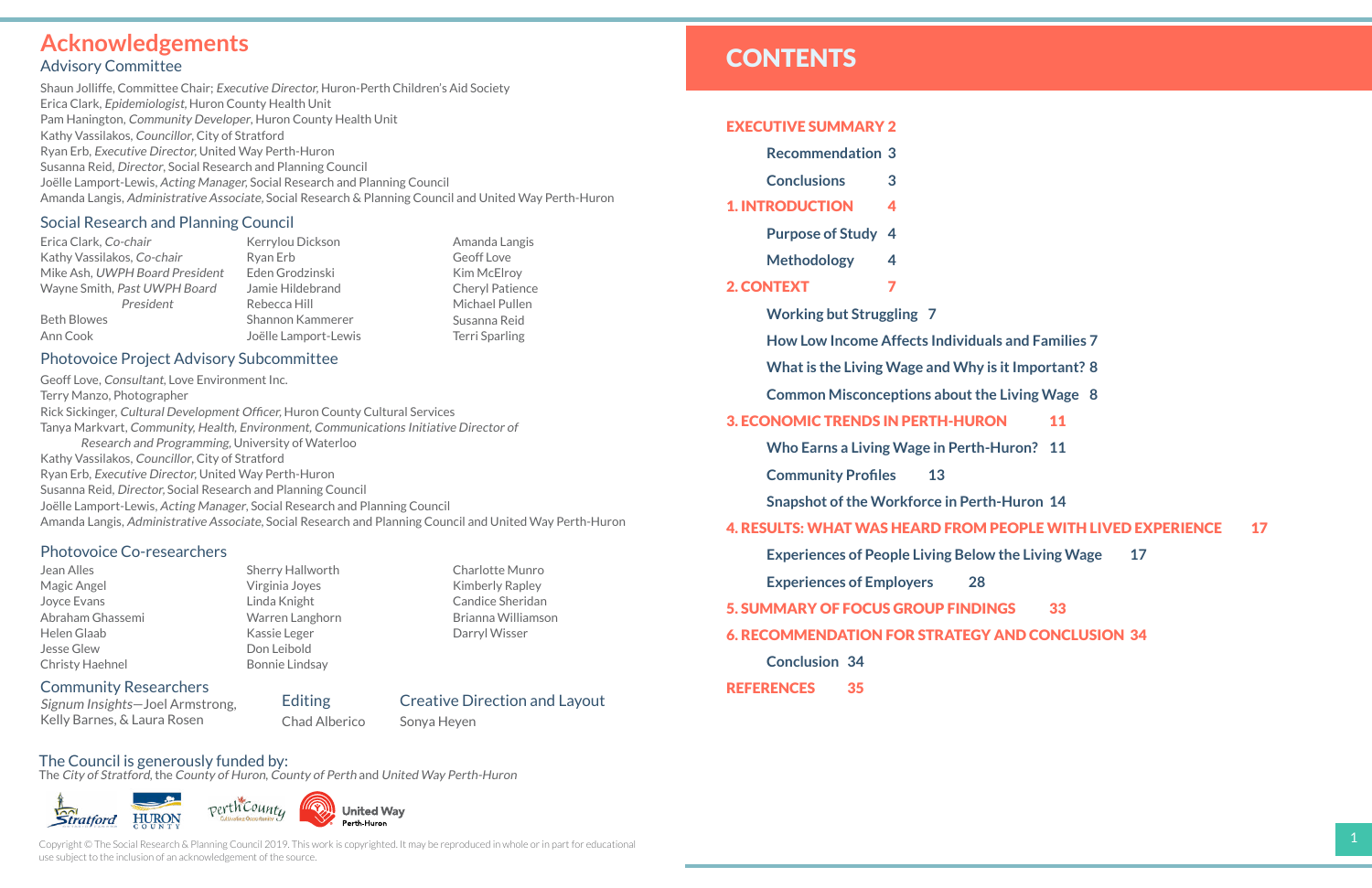• There are employers who want to pay a Living Wage but are limited in their ability to do so. For example, small retailers could only do so by raising prices and would no longer be competitive with

• Many employers want to bridge the gap between the minimum wage and the local Living Wage but large jumps in wages are difficult to implement. Slow and steady raises over several years are

- online retailers.
- the most feasible way for employers to provide higher wages.

#### **Recommendation**

The Social Research and Planning Council (SRPC) and United Way Perth-Huron (UWPH) should seek to engage with local municipalities, health units, Poverty to Prosperity (P2P) in Huron, Perth County Food Security Coalition, and other stakeholders through a collective impact approach to create a dual county strategy that reduces the impact of poverty inclusive of individuals and families who earn less than a Living Wage. A strategy, therefore, must be inclusive of approximately half of households in the region. Based on the findings of this report, the development of a Poverty Reduction Strategy needs to consider food security, transportation, income insecurity, housing, physical and mental health, social services, and challenges faced by employers including hiring, staff retention, and the business regulatory environment.

### **Conclusions**

The Living Wage is the hourly wage a worker needs to earn in order to cover their family's basic needs. The calculation is based on a family of four with two adults working full-time at 35 hours per week. As of 2018, the Living Wage in Perth-Huron was calculated to be \$17.44 per hour.<sup>1</sup>

> There is significant reason for optimism following discussions with those with lived experience of earning less than a Living Wage and employers. Both groups demonstrated significant empathy regarding the difficulties and constraints the other is dealing with and a desire to improve their shared situation. Those who earned less than a Living Wage reported significant motivation to learn, grow, and provide employers with the types of employees they seek. Likewise, employers demonstrated a deep and nuanced understanding of the benefits of providing employees with the stability and predictability that comes with a higher wage.

It should be emphasized that many earning below a Living Wage struggle. The daily human cost of the associated stresses and trade-offs is substantial and demands attention and resources. By working to steadily implement the recommendation provided while continuing to encourage a communitywide conversation about the Living Wage, UWPH can grow and strengthen the relationship between employees and employers to provide a higher quality of life for the community and its citizens.

# <span id="page-2-0"></span>EXECUTIVE SUMMARY

This report builds upon previous research conducted in 2015 regarding the Living Wage in Perth-Huron. Focus groups were conducted in order to better understand the experiences of both individuals earning below a Living Wage and employers that may want to pay, or do pay, a Living Wage but face challenges in doing so. Data collected in the focus groups was combined with the results of conversations with local service providers to generate a community strategy.

To understand the effects of a Living Wage on families in Perth-Huron, participatory research was conducted with individuals who have lived experience of earning below a Living Wage and local employers over a series of eight focus groups.

**Key Findings from Individuals with Lived Experience of Earning Below a Living Wage**

- Money stress is nearly ubiquitous among those earning below a Living Wage. Participants face persistent worry and uncertainty over their future.
- Housing is the number one concern followed by bill payment.
- Almost everyone can access food but the quality of that food is often poor.
- Many people report health issues either caused or worsened by poor nutrition.
- Transportation is a challenge in this community. When earning below a Living Wage, people most often walk or ask friends and family for rides.
- Many people experience isolation as a result of being unable to afford transportation or recreation. However, many find comfort and friendship with others experiencing similar struggles.
- Despite living through numerous challenges, many participants are able to cope with stress and maintain positivity by fostering relationships and taking life one day at a time.

#### **Key Findings from Employers in Perth-Huron**

- Employers largely set wages based on education and experience but soft skills are also considered.
- Employers in Perth-Huron struggle to fill positions. Many report a lack of skilled labour in the region and that many job applicants lack soft skills.
- Many of the employers consulted recognize the challenges faced by employees and try to provide informal benefits and accommodations whenever possible.
- 2 3 • Employers have a largely favourable opinion of the Living Wage. Those who pay a Living Wage have benefited from decreased absenteeism, increased productivity, and the stability employees gain when they can afford their basic needs.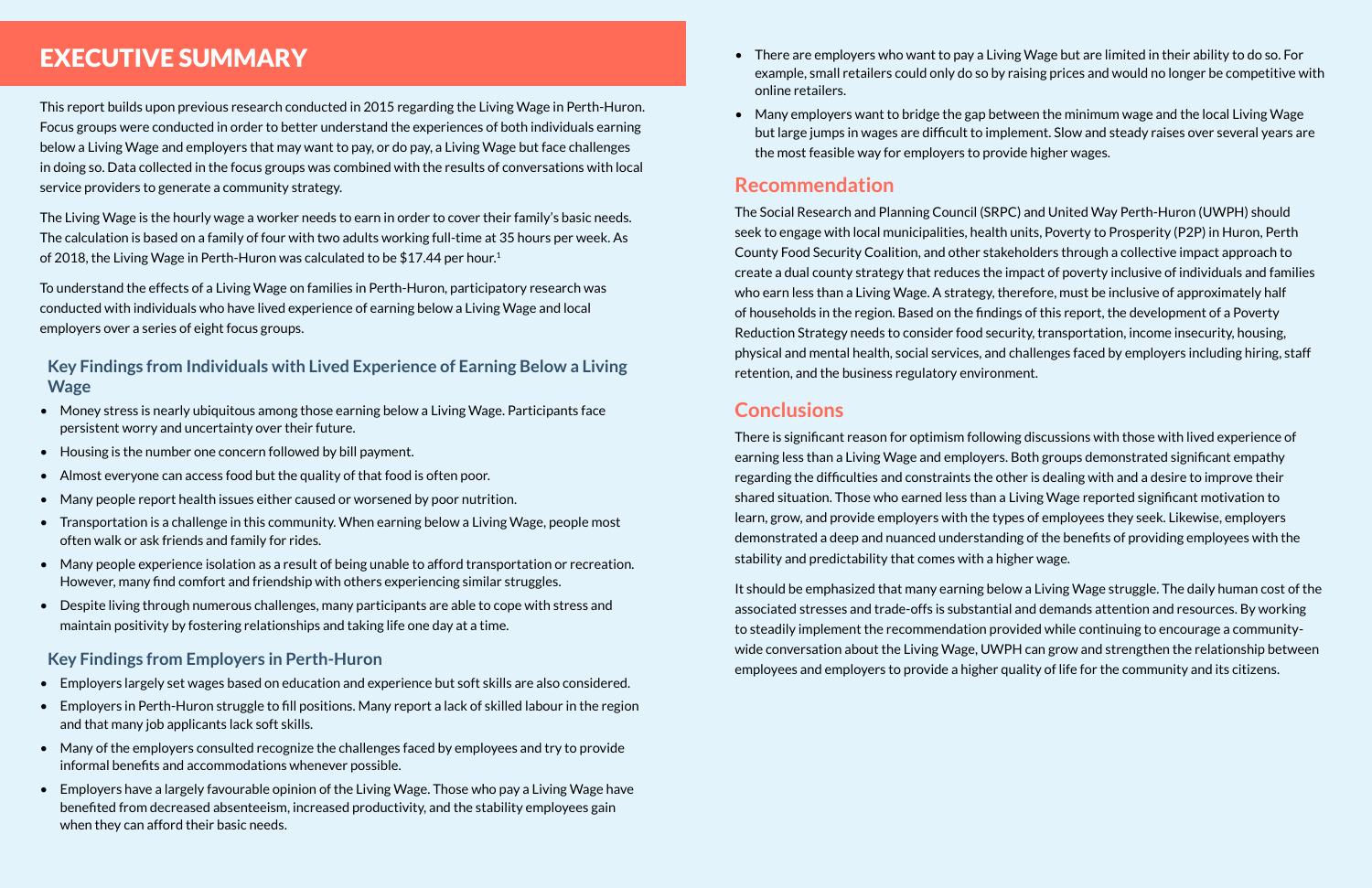• 28 people across Perth-Huron that earn below the Living Wage of \$17.44 per hour shared their

# <span id="page-3-0"></span>1. INTRODUCTION

#### **Purpose of Study**

In 2015, the SRPC of UWPH calculated the Living Wage for Perth-Huron and found that many households earn below a Living Wage.2 The most recent calculation in 2018 found that the Living Wage in Perth-Huron had risen by almost a dollar since 2015 to \$17.44 per hour.

The purpose of this study is to continue the discussion initiated by the 2015 Living Wage Report using a participatory research approach. This study aims to understand the experiences of local individuals earning below a Living Wage and to give voice to their daily struggles as well as understanding the experiences of employers who may want to provide a Living Wage but face challenges in doing so. The goal of this report is to understand "How Much Is Enough?" and how not earning enough to make ends meet affects individuals, families, and the broader community in Perth-Huron.

#### **Methodology**

The trends and factors that describe the economic conditions in Perth-Huron are important and informative but only paint part of the picture in understanding the need for, and impact of, a Living Wage initiative. To truly understand the experiences of those in the community, it is critical to consult these individuals directly. To accomplish this goal, eight focus groups were conducted in the community in order to:

- Learn the perspective of people with lived experience of earning less than a Living Wage.
- Provide opportunities for people with lived experience to have their voices heard.
- Learn the perspective of employers and provide opportunities for employers to share their experiences.

#### **Phase One: Lived Experience Pilot Panels**

Two panels of Perth-Huron residents were convened to serve as advisors to this research in the summer of 2018. Members were recruited through local organizations and contacts based on their lived experiences of having earned below a Living Wage or worked as an employer in Perth-Huron. Together, 12 individuals with lived experience of earning below a Living Wage and 12 employers were contacted.

After developing focus group questions, panel members were asked for their perspective on whether the questions accurately captured the most relevant experiences of both individuals that have earned below a Living Wage and employers who have worked, successfully or not, to provide a Living Wage for their employees.

#### **Phase Two: Focus Groups**

 $4$   $\blacksquare$   $\blacksquare$   $\blacksquare$   $\blacksquare$   $\blacksquare$   $\blacksquare$   $\blacksquare$   $\blacksquare$   $\blacksquare$   $\blacksquare$   $\blacksquare$   $\blacksquare$   $\blacksquare$   $\blacksquare$   $\blacksquare$   $\blacksquare$   $\blacksquare$   $\blacksquare$   $\blacksquare$   $\blacksquare$   $\blacksquare$   $\blacksquare$   $\blacksquare$   $\blacksquare$   $\blacksquare$   $\blacksquare$   $\blacksquare$   $\blacksquare$   $\blacksquare$   $\blacksquare$   $\blacksquare$  Throughout the research process, a specific recommendation was identified that, if implemented, would likely make a significant impact on the lives of those in Perth-Huron who earn less than a Living Wage and the broader community. In addition, local service providers and agency representatives provided input through their participation in themed breakout sessions at the 2018 Rural Talks to Rural (R2R)

Working with service providers and local community members, participants were recruited for a series of focus groups from fall 2018 to early winter 2019. One set of focus groups was composed of individuals with experience earning less than a Living Wage and a second set was composed of local employers. Using the questions from Phase One, these focus groups provided a detailed and personal understanding of the perspectives and experiences of both groups.

#### Participant Characteristics

• Of those working, the average income was \$16.02 per hour. Many of these individuals were the sole

• Of those working, the majority worked one job. Roughly half were working full-time, whereas the

- experiences.
- 16 participants were from Perth County, 12 were from Huron County.
- 13 were working, 15 were unemployed and on social assistance (ODSP or OW).
- Participants who were employed worked an average of 30 hours per week.
- income earners in their households.
- others worked part-time, on-call, or on contract.
- 16 were female, 12 were male.
- The average age was 42 with a range of 20 66.
- common law relationship with no children.
- The average suggested wage, assuming a 35-hour work week, was \$17.37 per hour.

• 17 participants reported being single with no dependents, 8 were single and had dependents, 2 had partners and dependents but were living on one income, and one participant reported living in a

• Participants were asked what they thought would be an appropriate wage to live on in Perth-Huron.

#### **Phase Three: Analysis of Focus Group Data**

A thematic analysis was conducted on the focus group data. This method is widely accepted and broadly used for analyzing qualitative data.<sup>3</sup> This flexible approach involves transcribing qualitative data, applying labels to individual sections of interest to the central research question, and grouping these labels into themes and subthemes. Statements from both the lived experience and employer focus groups were analyzed independently by two researchers then compared, combined, and grouped into overarching themes.

#### **Phase Four: Development of Recommendation**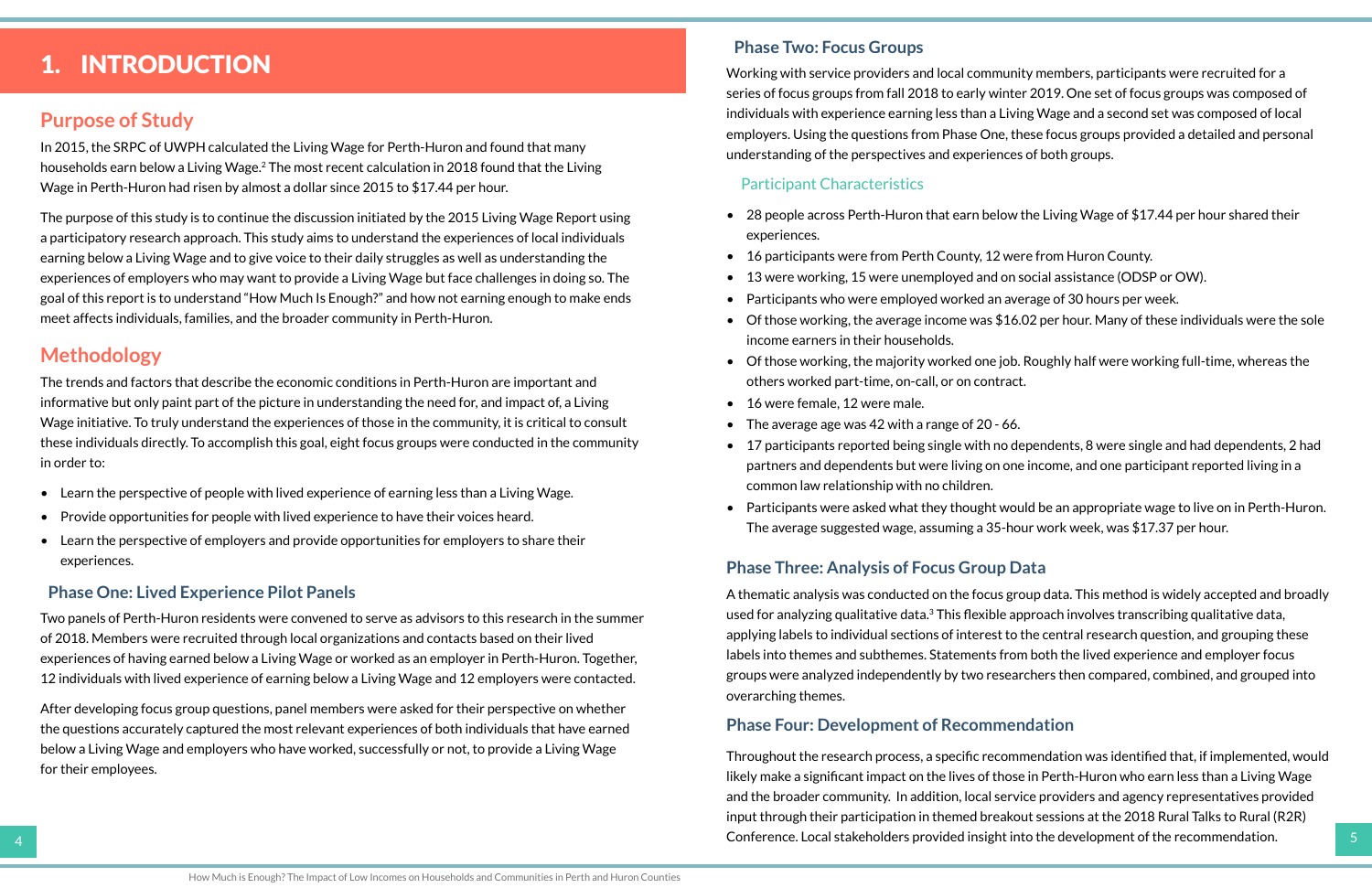#### <span id="page-4-0"></span>**Lived Experience in Photos**

The Photovoice Project is photography taken by the community co-researchers of this report to demonstrate in a unique and impactful way what earning below the Living Wage can look like in Perth and Huron Counties.

The SRPC collaborated with local photographer, Terry Manzo, to offer photography workshops and mentorship to community co-researchers. Participants were then tasked with photographing their daily lives; showing how living on a low income affects their lives and giving participants a platform to share and express their experiences. Their photography is featured in the report with a quote authored by the co-researchers.

The sponsors for this project are the Huron Arts and Heritage Network, Huron County Health Unit, Huron-Perth Children's Aid Society, and the Huron Collective Impact Summit.

# 2. CONTEXT

#### **Working but Struggling**

The harmful effects of low incomes, referred to as poverty in older research, can be particularly serious for children. In the short-term, families with children are more likely to experience conflict between parents and children.10 Those who experience low income while in preschool are less likely to finish their formal education than those who experience low income later in their development.11 Low income, hunger, and poor health in children can result in poor school performance and difficulty finding work later in life.12 Low income is also harmful long-term. One study followed women living with low income over a 30-year period and found they had worse mental and physical health than those who were never poor and those who were no longer poor.<sup>13</sup> Low income is also related to less physical, social, and mental wellbeing in the elderly.<sup>14</sup>

It is a common misconception that if a person works they are not poor. Many assume anyone working full-time, even at the minimum wage, is not living in poverty. This is not the case. A recent study found one in six Canadians define themselves as "struggling" or "on the edge" of serious financial difficulty.<sup>4</sup> The average income of those who self-identified as struggling financially across Canada is \$41,000 which is higher than the Statistics Canada after-tax low income measure, the Ontario minimum wage, and the Perth-Huron 2018 Living Wage calculation. An individual earning the \$14 per hour minimum wage, working 35 hours per week, will earn under \$25,000 annually, only slightly above the \$22,657 considered to be low income for individuals in Canada.5 The Perth-Huron Living Wage, which is specific to Perth-Huron and only covers basic needs, works out to be \$31,741 per year before taxes for one adult working 35 hours per week.

6 7 Offering a Living Wage can help alleviate these effects and improve quality of life. By ensuring people can meet their basic needs, they will see improvements in their mental, physical, and emotional

### **How Low Income Affects Individuals and Families**

The costs of low income go well beyond an inability to pay bills on time. Past research using various poverty measures found an adverse and lifelong impact on cognitive function, largely from malnutrition.7 The risk of having a psychiatric disorder, independent of other factors such as gender, age, or race doubled.<sup>8</sup> A recent study found almost half of people living in debt also experience a mental health problem.9

Many Ontarians earn below a Living Wage as a result of precarious work. Precarious work includes working with minimal, or no, benefits, working multiple low-paying jobs, or working on a part-time, temporary, or contract basis. It is estimated that 30-32% of Ontario workers are vulnerable, earning low wages.6



38% of my income.

Kassie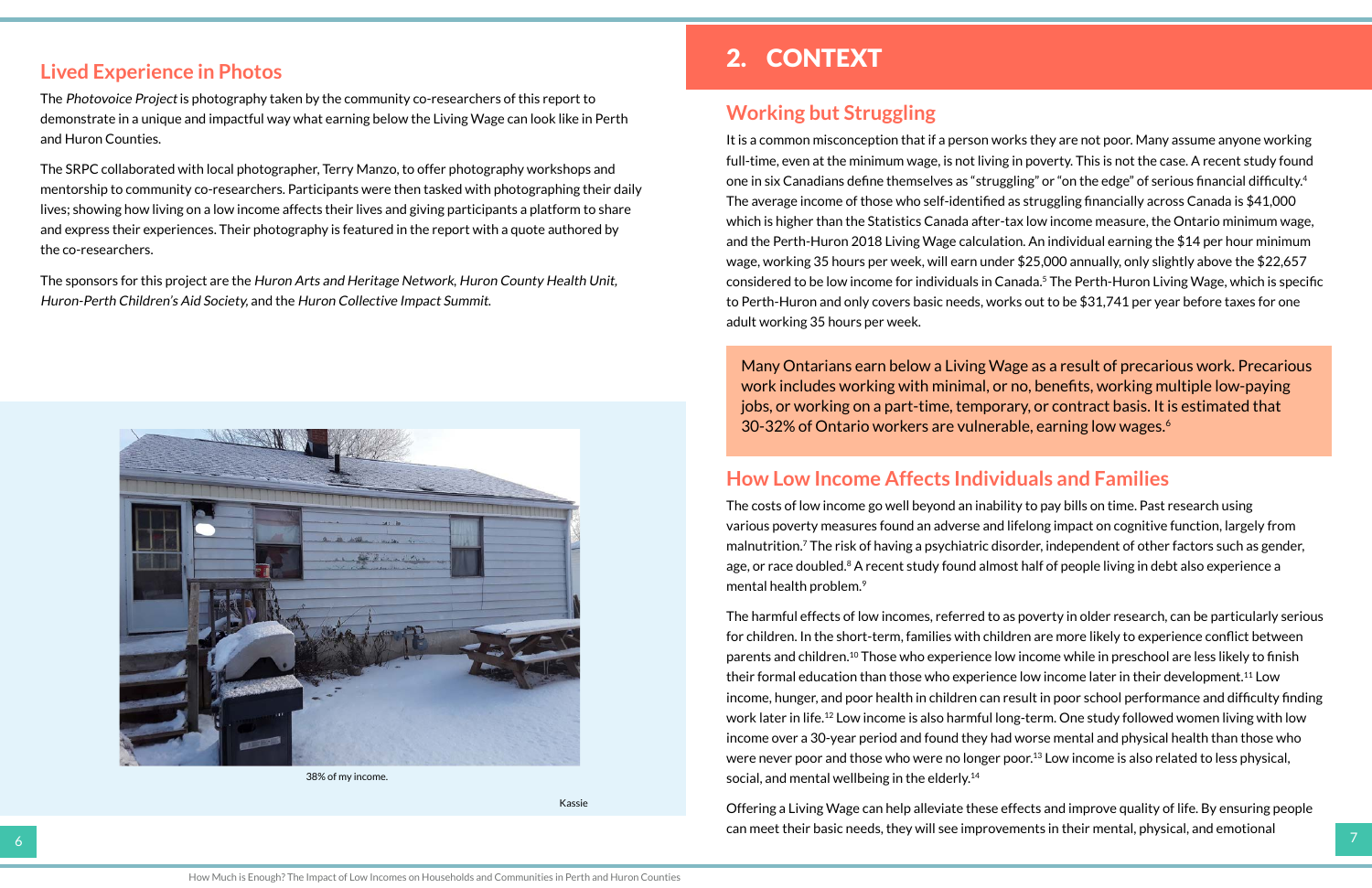<span id="page-5-0"></span>wellbeing.15, 16, 17 Earning a Living Wage can have direct benefits in the workplace. Individuals who receive a Living Wage have a more positive attitude and increased morale at work.18 Workers are more likely to be satisfied in their jobs and less likely to leave in search of higher paying positions.<sup>15</sup>

### **What is the Living Wage and Why is it Important?**

A Living Wage is the hourly wage a worker needs to earn to cover basic everyday expenses for their family. This includes food, housing, transportation, and childcare but does not include home ownership, savings for retirement or children's education, or debt repayment. The Living Wage calculation

The Canadian Centre for Policy Alternatives (CCPA) and the Ontario Living Wage Network (OLWN) base local Living Wage calculations on living expenses for a family of four, with two adults working full-time at 35 hours per week. The Living Wage calculation differs by community. In 2015, the SRPC, in collaboration with the CCPA, calculated Perth-Huron's Living Wage at \$16.47 per hour. In November 2018, in collaboration with the OLWN, this calculation was updated to \$17.44 per hour. The methodology has been standardized across Ontario through the work of the OLWN.

Bundefinition, precarious work includes temporary and casual jobs. A 2018 study of income precarity in and the study of income precarity in the study of income precarity in the study of income precarity in the study of inc The impact of precarious work on households and wellbeing is profound. While there is no legal

The Living Wage discussion matters. People are increasingly working for low wages and when they do not earn enough, they must make hard choices and forgo basic needs just to survive. Without enough money to make ends meet, individuals and families face deepening debt, increased stress and anxiety, and poor health outcomes.

#### **Common Misconceptions about the Living Wage**

In general, Living Wage employers experience lower turnover rates and absenteeism and subsequently save on administrative and training costs. Improved employee morale and commitment also result in higher productivity and service quality. Employers also benefit from a more positive public image when certified as a Living Wage employer.<sup>15,16</sup>

The Living Wage differs from the minimum wage. The minimum wage is the lowest rate an employer can legally pay workers and is regulated provincially. As of 2018, Ontario's minimum wage is \$14 per hour. The Living Wage is not luxurious but it allows for basic dignity, choice, and participation in the community. It accounts for the fact that employees have roles outside the workplace as parents, caregivers, and community members.

Studies of the effects of paying a Living Wage have consistently shown real-world advantages. In 2017, researchers conducted a study of the effects of a Living Wage in Hamilton. They found that individuals paid a Living Wage felt more committed to their employers and were less likely to leave their jobs. Living Wage employers also reported more positive workplace attitudes.<sup>21</sup>

In the early 2000s, San Francisco Airport implemented a Living Wage policy for their workers. This investment initially cost the employer 0.7% of revenue but was offset by several dynamic changes. The airport saw a dramatic decline in employee turnover rates of nearly 80%, resulting in reduced hiring and training costs. Absenteeism dropped while employee morale and effort improved, leading to increased productivity. Altogether, the pay increase provided benefits to workers without adverse impacts on business operations.<sup>18</sup>

The Living Wage is voluntary but encouraged. The goal of the Living Wage initiative is to spark a conversation about raising the bar for those struggling to get by on a minimum income that does not meet their basic needs while understanding that paying a Living Wage can be difficult for some employers.

Studies from the United Kingdom also found that paying a Living Wage increased employee productivity, effort, motivation, and reduced turnover and absenteeism. Over 80% of surveyed employers felt their companies' work quality had increased since implementing a Living Wage and 75% of employees agreed. Employers' public images also benefited because they were viewed by the public as being more socially responsible.<sup>17</sup>

#### **A Living Wage Alleviates Precarious Work**

Having stable and engaged full-time employees resulted in increased efficiencies and cost savings from reorganization of workflows. Paired with reduced employee turnover and associated training costs, this allowed employers to pay for increased wages without a loss in income. $17$ 

the Niagara region found that the precariously employed earn less, experience more income variability week-to-week, and rarely receive benefits from their employers.<sup>20</sup> Being unable to depend on stable work arrangements causes workers to struggle to meet their responsibilities both at work and in their personal lives.

Those who earn low incomes and have insecure working conditions are more likely to have anxiety that interferes with their family life, are less likely to have a work schedule that allows them to participate in activities with friends and family, and are less likely to make large spending decisions.<sup>20</sup> A Living Wage job provides a predictable financial situation allowing for financial and logistical planning.

#### **How the Living Wage Affects Employers**

For employers, spending more on wages may seem like it could erode revenue, increase the price of goods and services, and result in a reduction of business. However, studies of the impact of increasing minimum wages to a Living Wage show far more benefits than costs.

A Living Wage is the hourly wage a worker needs to earn to cover basic everyday expenses for their family.

includes government transfers such as income tax and the Universal Child Care Benefit.<sup>19</sup>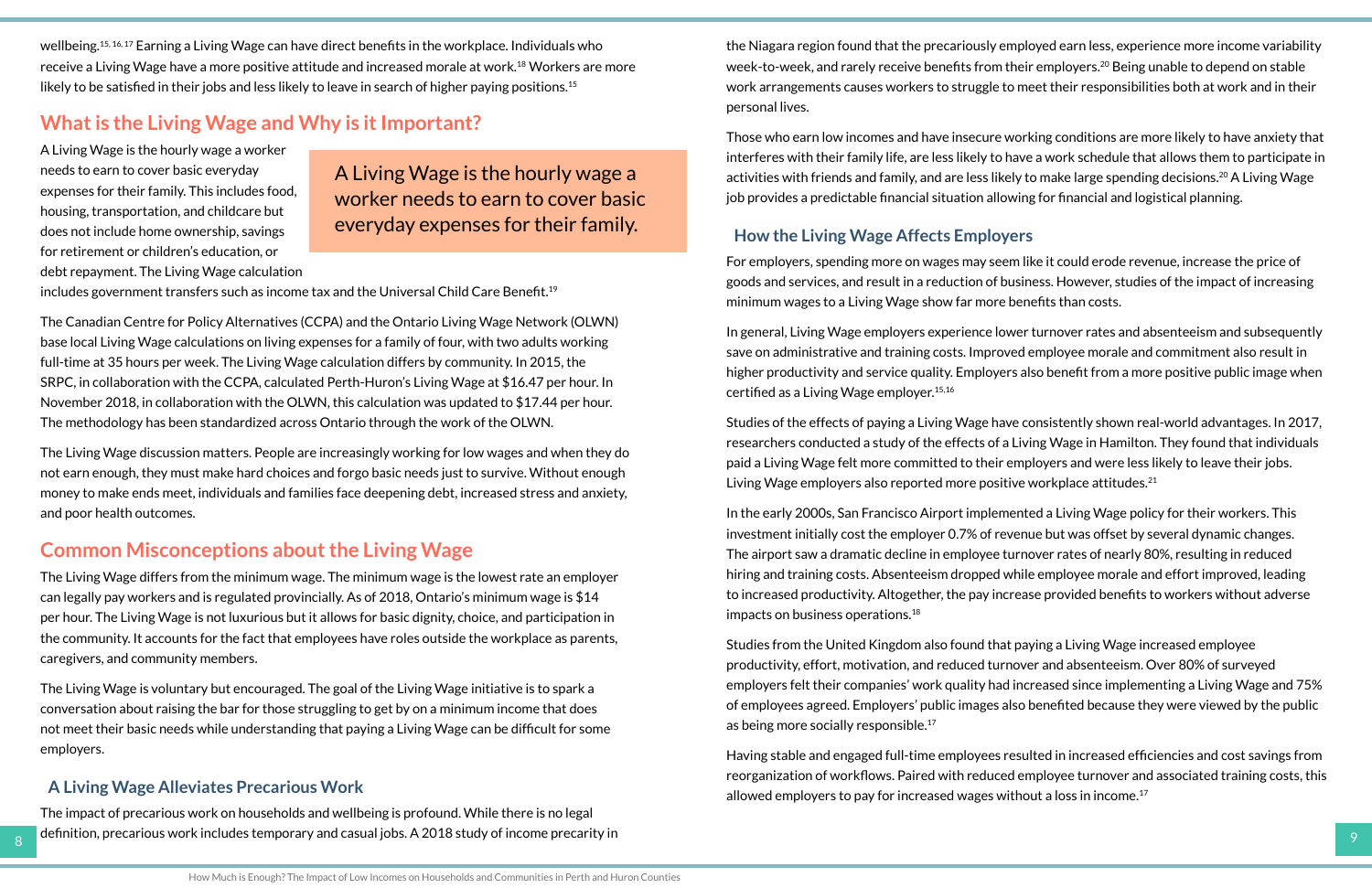A major concern surrounding a minimum wage increase is that it will slow job growth. The Canadian Federation of Independent Businesses released a report in September 2017 showing the impact of a Canada-wide \$15 minimum wage. The report predicted that a national minimum wage of \$15 per hour would result in an estimated loss of 184,800 jobs for workers aged 15 - 24.<sup>22</sup> However, historical data does not support the idea that wage increases result in job loss. The January 2018 minimum wage increase from \$11.60 to \$14.00 per hour in Ontario did not slow job growth. In July 2018, only six months after this significant minimum wage increase, Ontario's unemployment rate was 5.4%, the lowest since 2000.<sup>23,24</sup> Some industries even faced labour shortages.<sup>25</sup>

#### <span id="page-6-0"></span>**How the Living Wage Affects Communities and Economies** Job Growth

Another study analyzing over 30 years of minimum wage data found no clear relationship between minimum wage increases and employment rates.16 Employment rates can either rise or fall after a wage increase and seem to be affected more by broader economic trends such as recessions or economic growth than by a change in wages.

Calgary saw a loss of almost 26,000 service sector jobs between July 2017 and 2018 following a minimum wage increase from \$13.60 to \$15 per hour in October 2017.26 Economists believe that the 2014 oil crash likely played an even more significant role in these job losses. The layoff of downtown office workers led to a decline in restaurant patrons and, as a result, a need for fewer service staff.<sup>26</sup> During the same period, service sector employment in Edmonton saw significant increases, further suggesting that one provincial policy was not responsible for job losses in a single sector.

As in the 2015 Perth-Huron Living Wage Report,<sup>2</sup> it is possible to estimate how many households in Perth-Huron make less than a household with two adults earning a Living Wage. A family of four earning the 2018 Living Wage would have a before tax household income of \$63,482 (\$17.44 per hour x 35 hours per week x 52 weeks x 2 adults).<sup>32</sup> Using the 2016 Census profiles, the graph below shows that roughly half of households in Perth-Huron have a 2015 before tax income lower than \$60,000.

It is becoming increasingly clear that labour market models typically overestimate the effect of wage increases on labour demand particularly because it is difficult to predict how employers change their practices in response to increased wages.27

#### Spending in the Community

10 economic growth.<sup>31</sup> and the set of the set of the set of the set of the set of the set of the set of the set of the set of the set of the set of the set of the set of the set of the set of the set of the set of the set It is generally accepted that when low-income families see wage increases they spend more,<sup>28</sup> which stimulates the local economy.29,30 One study found that for every dollar a wage is increased, household spending increases by \$2,080. The study also found that after minimum wage increases, households with minimum wage workers are more likely to buy a vehicle.29 In a rural community with transportation challenges, particularly for low-income earners, paying more workers a Living Wage would increase mobility and help decrease both social and economic isolation. If the Living Wage dividend is invested directly into infrastructure, such as affordable housing, it has further potential to stimulate economic growth. $31$ 

# Less than  $$60,000$ 55% 58% 54% 60%

# 3. ECONOMIC TRENDS IN PERTH-HURON

## Who Earns a Living Wage in Perth-Huron?

#### Figure 1 – Percentage of Households by Income Level, 2015

Source: Statistics Canada, 2016 Census Profiles.<sup>33</sup>

Figure 1 provides a rough estimate of how well households in Perth-Huron are doing but it does not look at different types of households. More precise estimates for two parent households with two children and no other relatives, single parent households with one child and no other relatives, and adults not living with any family, can be made based on the Living Wage calculation, available census data, and custom data purchased from Statistics Canada. Amongst households with two parents and two children, about a sixth earn less than a Living Wage. About a third of single parent households with one child earn less than a Living Wage in both counties. For adults living alone, approximately half do not earn a Living Wage in both Perth and Huron Counties.33





I shop at the Dollar Store a lot because it is within my budget.

Brianna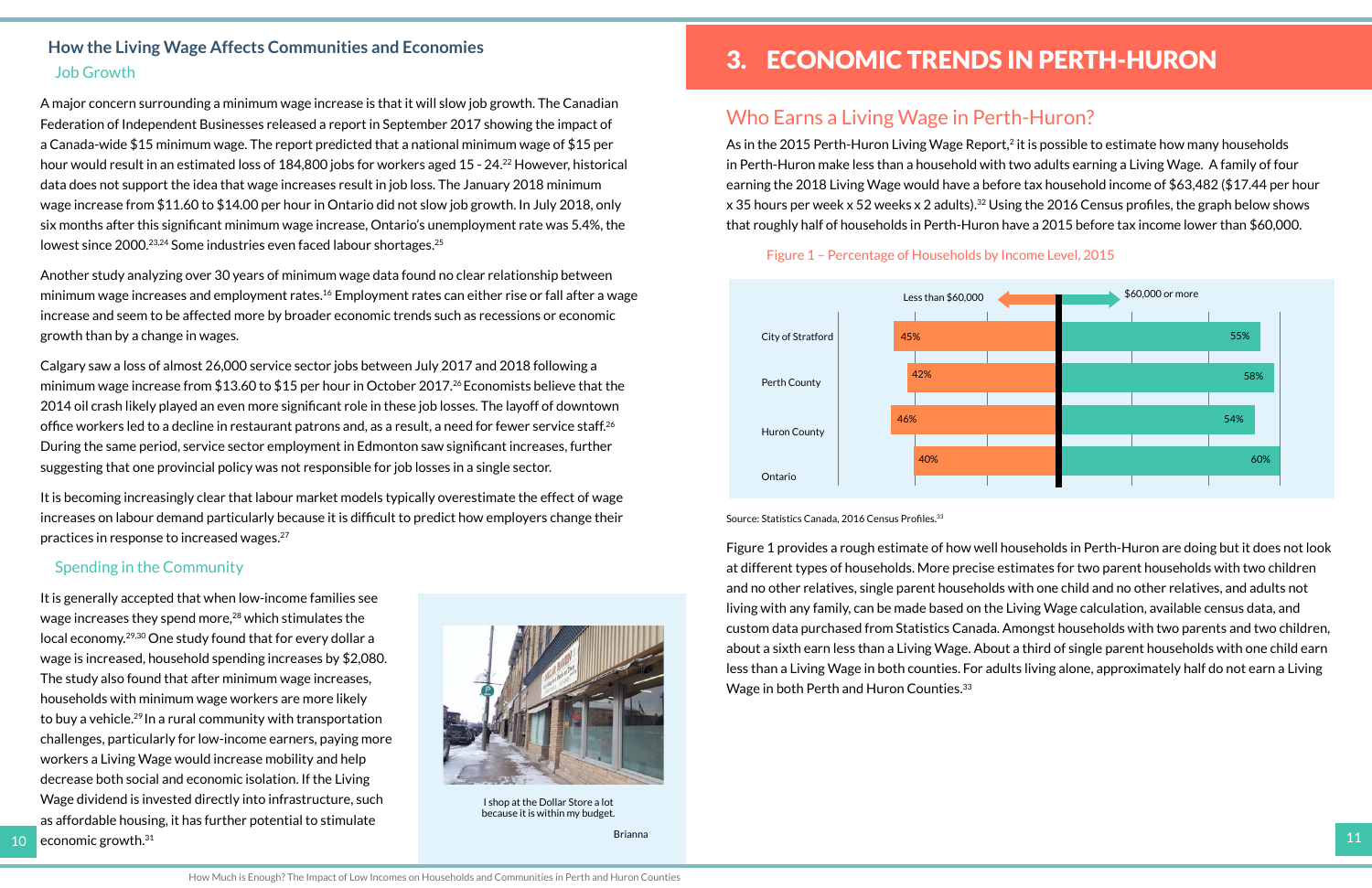#### <span id="page-7-0"></span>**Table 1 – Estimated Percentage of Households Earning Less than a Living Wage by Type of Household**

Source: Statistics Canada, 2016 Census profile for Huron County and Perth Census division (includes Stratford and St. Marys) and Statistics Canada, 2015 Taxfiler data tables 5a and 5b.<sup>34, 35</sup>

| <b>Household Type and Annual Income</b><br>(before tax) for Living Wage                                            | <b>Estimated Percentage</b><br><b>Earning Below the 2018</b><br><b>Living Wage</b> |       |
|--------------------------------------------------------------------------------------------------------------------|------------------------------------------------------------------------------------|-------|
|                                                                                                                    | Perth                                                                              | Huron |
| Two parents & two children<br>\$17.44/hour x 35 hours/week x 52 weeks x 2 adults = $$63,482$                       | 13%                                                                                | 15%   |
| One parent & one child<br>\$17.44/hour x 35 hours/week x 52 weeks x 1 adult = $$31,741$                            | 30%                                                                                | 36%   |
| Adult 15 years and older not living with a family<br>\$17.44/hour x 35 hours/week x 52 weeks x 1 adult = $$31,741$ | 50%                                                                                | 50%   |

Note: If the 2016 Living Wage was used, 31% of Perth single parent one child families would be below the Living Wage. All other percentages in the table would be unchanged.

It is important to note that while the Living Wage reference groups provide a better estimate of how well families are doing in Perth-Huron, it still does not describe all families. The Perth-Huron Living Wage is likely lower than what the following family types require to cover their basic needs:

- Any family that includes one or more members with a chronic health condition or special dietary requirements such as a food allergy.
- A two parent household with three or more children.
- A single parent household with two or more children.
- A two parent or single parent household with one or more adult dependents.
- A single adult living with one or more adult dependents.

The differences between how well the three household types in Table 1 are doing has implications for future work to improve quality of life in Perth-Huron.

#### **Community Profiles**

Perth-Huron is a predominantly rural region which presents unique strengths and challenges. Although employment opportunities and health and social services may be available in larger centres like Stratford or Goderich, many are inaccessible to people who live outside those centres because of a lack of transportation.3

#### **Quick Facts about Perth, Huron, and Ontario**

|                                                                                                                                                                                                                                                                                                                                                                                                                                            | Perth     | <b>Huron</b> | <b>Ontario</b> |
|--------------------------------------------------------------------------------------------------------------------------------------------------------------------------------------------------------------------------------------------------------------------------------------------------------------------------------------------------------------------------------------------------------------------------------------------|-----------|--------------|----------------|
| Population                                                                                                                                                                                                                                                                                                                                                                                                                                 | 76,796    | 59,297       | 13,448,494     |
| Population 15-64 yrs of age                                                                                                                                                                                                                                                                                                                                                                                                                | 48,675    | 35,855       | 8,988,865      |
| Median age                                                                                                                                                                                                                                                                                                                                                                                                                                 | 42.4      | 46.3         | 41.3           |
| <b>Households</b>                                                                                                                                                                                                                                                                                                                                                                                                                          | 30,715    | 24,195       | 5,169,175      |
| Farms                                                                                                                                                                                                                                                                                                                                                                                                                                      | 2,231     | 2,500        | 49,600         |
| Median± total income of families                                                                                                                                                                                                                                                                                                                                                                                                           | \$86,818  | \$82,027     | \$91,089       |
| Median± total income of couple families with children                                                                                                                                                                                                                                                                                                                                                                                      | \$109,589 | \$105,847    | \$115,381      |
| Median± total income of single parent families with children                                                                                                                                                                                                                                                                                                                                                                               | \$53,788  | \$50,534     | \$54,363       |
| Average family size                                                                                                                                                                                                                                                                                                                                                                                                                        | 3         | 2.9          | 2.9            |
| Median± total income for adults 15 yrs and older not in a family                                                                                                                                                                                                                                                                                                                                                                           | \$34,004  | \$31,924     | \$32,097       |
| Percent of workforce employed part-time or part-year*                                                                                                                                                                                                                                                                                                                                                                                      | 31.6%     | 30.6%        | 31.7%          |
| Unemployment rate                                                                                                                                                                                                                                                                                                                                                                                                                          | 4.0%      | 5.3%         | 7.4%           |
| Source: 2016 Census profiles for Perth census division (includes Stratford and St. Marys) and Huron County, 2016 OMAFRA county<br>profiles for Perth and Huron. 34, 37<br>±Note: Median income is the middle value in a list of income numbers. Half of the incomes are above that number and half are below.<br>*Note: Part-year refers to seasonal employees such as those working in agriculture, construction, tourism, and education. |           |              |                |

#### **Top 5 Industries by Employment: Perth County**

| Industry                                    | Percentage of<br>Workforce |
|---------------------------------------------|----------------------------|
| Manufacturing                               | 23.5%                      |
| Retail trade                                | 11.0%                      |
| Health care and social assistance           | 10.9%                      |
| Agriculture, forestry, fishing, and hunting | 9.5%                       |
| Transportation equipment manufacturing      | 7.5%                       |

Source: 2016 OMAFRA county profiles for Perth and Huron.<sup>37</sup>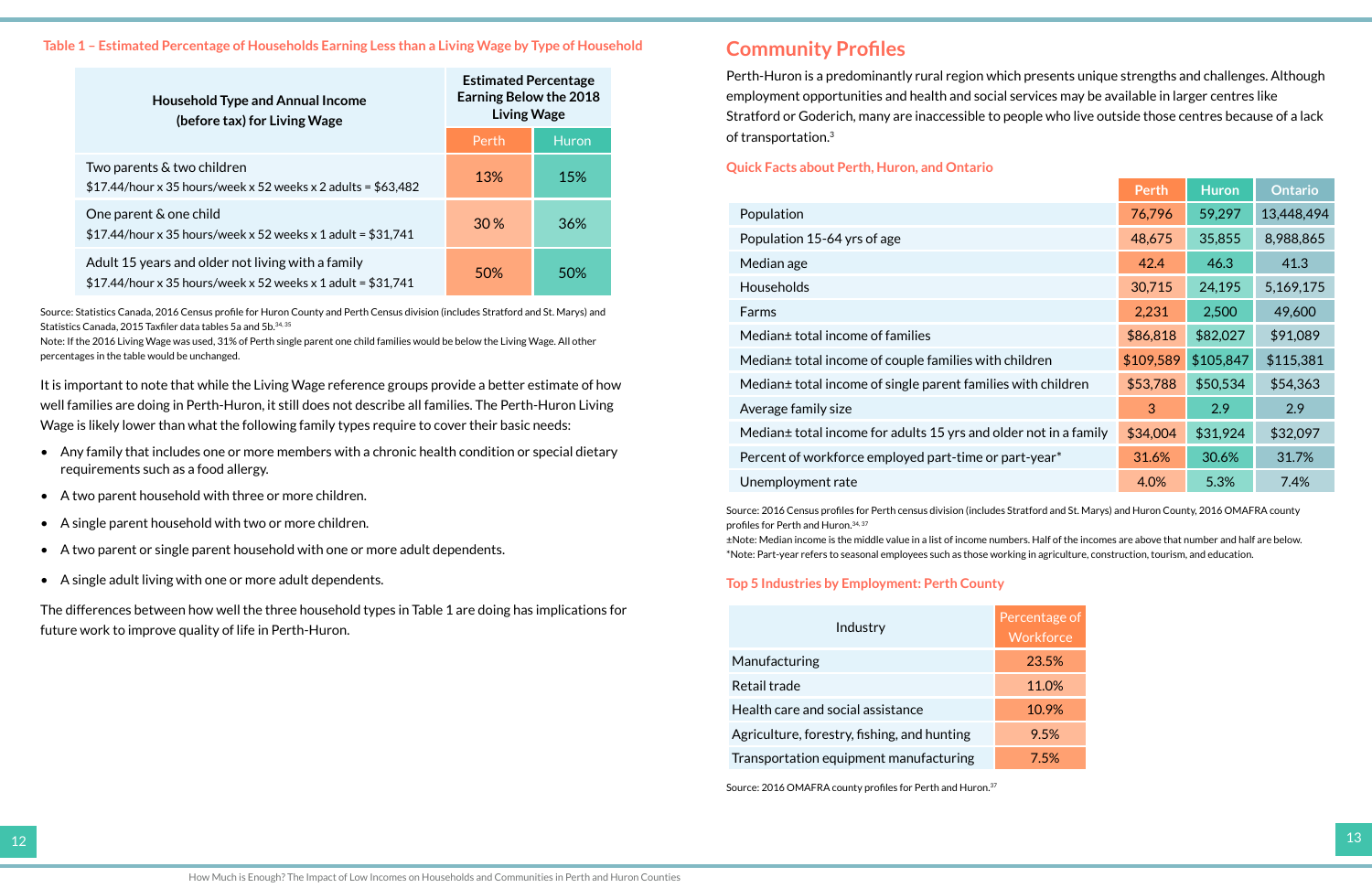#### <span id="page-8-0"></span>**Top 5 Industries by Employment: Huron County**

According to the 2015 Statistics Canada Survey of Household Spending in Rural Households, Perth County residents spend approximately 80% of their annual income. Households spend 11% on food and just under 30% on shelter and household operations.<sup>35</sup> Spending in Huron County is similar to Perth but a lower average household income means spending proportionally more of their household income. Huron County residents spend approximately 85% of their annual income with nearly 12% spent on food and just over 30% on shelter and household operations.<sup>36</sup>

| Industry                                    | <b>Percentage of</b><br><b>Workforce</b> |
|---------------------------------------------|------------------------------------------|
| Agriculture, forestry, fishing, and hunting | 17.8%                                    |
| Health care and social assistance           | 11.9%                                    |
| Retail trade                                | 11.6%                                    |
| Manufacturing                               | 10.2%                                    |
| Accommodation and food services             |                                          |

Source: 2016 OMAFRA county profiles for Perth and Huron.<sup>37</sup>

#### **Expenditures**

### **Snapshot of the Workforce in Perth-Huron**

#### **The Employee Experience in Perth-Huron**

In 2018, the Four County Labour Market Planning Board (FCLMPB) conducted a survey to understand the experiences and challenges of individuals working or looking for work in Huron, Perth, Grey, and Bruce Counties.37 The survey found:

- 66% of respondents in part-time jobs indicated they would prefer a full-time job. Reasons for not seeking full-time work included caregiver responsibilities or pursuing educational opportunities. The most important factors for respondents looking for either full- or part-time employment were their pay and hours of work.
- A common theme, mentioned in over 1 in 5 comments, was wages. Respondents felt they were not paid enough to cover their living expenses or felt they should earn more based on their education or experience. Commonly reported financial stressors were housing, transportation, and childcare. These stressors were reported to be barriers to employment.
- There was an expressed lack of professional opportunity in the region. Small companies were reported to offer limited advancement opportunity and immigrants to the region noted difficulties networking with other highly skilled or educated peers. Respondents noted difficulty entering smaller industries that only have a few local employers.

• The top reasons for turnover within the last year were finding a higher paying job, lack of hours, and

an unpredictable work schedule.

In sum, this report showed that most workers in the Four County region seek full-time work with consistent and predictable hours. They want to make enough to cover their cost of living and have the opportunity to use their skills and grow their careers.

It is important to note overall trends affecting the workforce in Perth-Huron. First, young people are leaving the region. According to a high school survey conducted by the FCLMPB, over 55% of students in the Four County region intend to leave their communities to pursue a career.<sup>38</sup> Furthermore, a large proportion of workers is nearing retirement age. According to an employee survey conducted by the FCLMPB in 2014, 26.3% of survey respondents believe they will be retired in five years.<sup>38</sup> This is consistent with the fact that Perth-Huron has a lower unemployment rate than the Ontario average of 5.7%. Taken together, this information strongly suggests a need for growth in the labour supply to meet employers' needs.39

#### **The Employer Experience**

In January 2019, the FCLMPB conducted their annual employer survey in the Four County region. This survey offered insight into the challenges and successes faced by local employers and provided valuable information about the state of labour in the region. FCLMPB heard from 436 businesses and found:40

• 83% of employers reported the availability of qualified workers in the Four County area was "fair" or

• 72% of employers had difficulty filling at least one position in 2019 (vs. 59% in 2018). Their top reported reasons for not finding employees were not enough applications, lack of education/ credentials, lack of motivation, attitude, or interpersonal abilities, lack of work experience, and lack

- "poor", 6% higher than the year before.
- of technical skills.
- The top three hard-to-fill positions were labourers, drivers, and sales representatives.
- The top three competencies employers sought for hard-to-fill positions were (1) Work ethic, Teamwork/interpersonal abilities.
- finding workers followed by online job postings.
- over the previous year.
- 14 a straining. training.

dedication, dependability, (2) Self-motivation, ability to work with little supervision, and (3)

• Almost two thirds of surveyed employers relied on word-of-mouth as their primary method for

• 31% of employers expanded their search for employees to elsewhere in Ontario, an increase of 4%

• 80% of employers reported they were able to provide training. However, employers still reported barriers to doing so including cost, relevant training not offered locally, and lost productivity during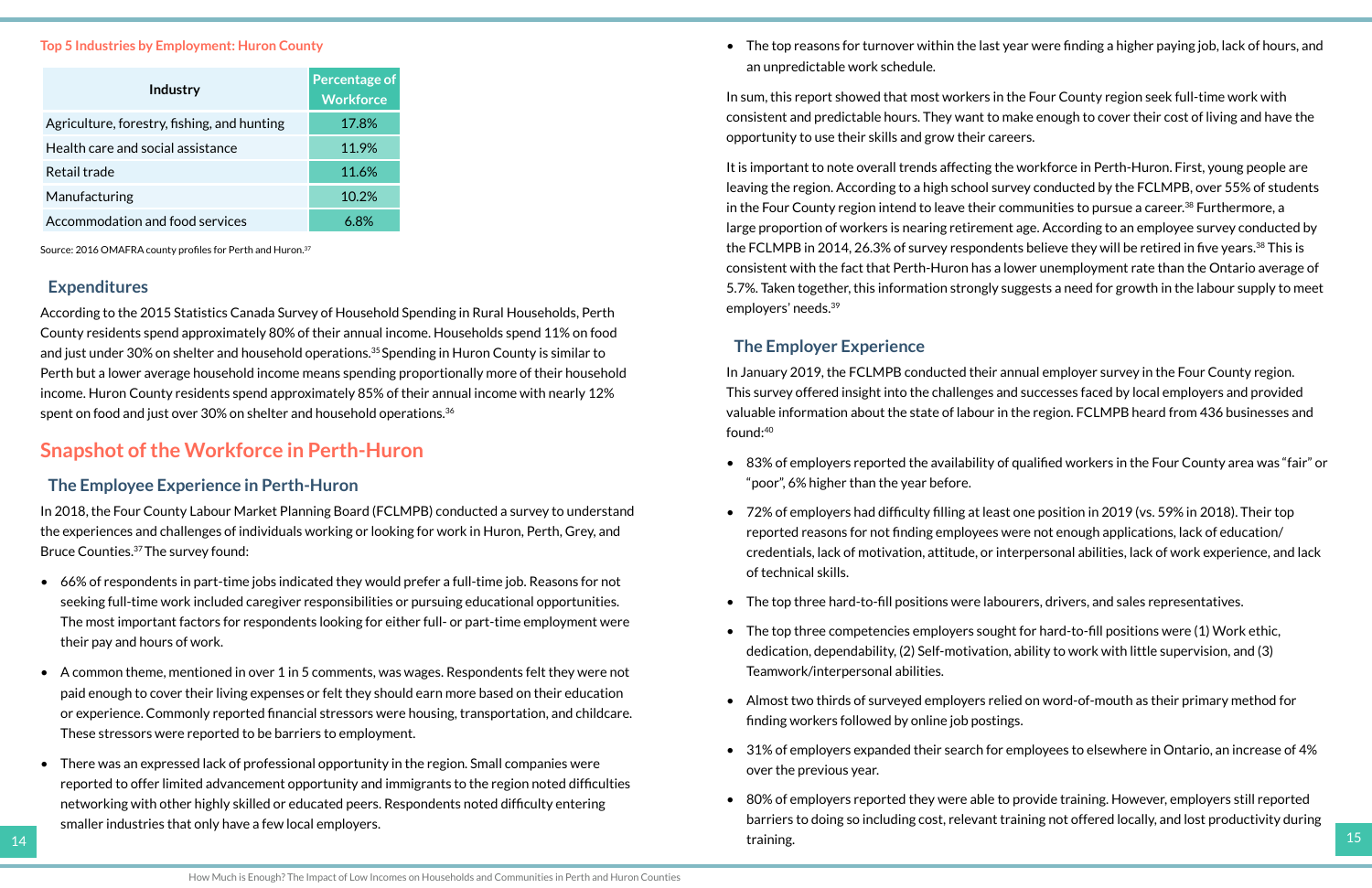4. RESULTS: WHAT WAS HEARD FROM PEOPLE WITH LIVED EXPERIENCE

## **Experiences of People Living Below the Living Wage**

#### **Living on Less is Stressful**

A common theme in discussions with people living on less than a Living Wage was a sense of precarity. Many participants couldn't predict or plan for their futures. Unstable work and uncertain income are only sustainable as long as unexpected expenses do not arise. Those who earn less must hope a car repair or medical bill does not come up in order to make it to the next pay cheque. Being unable to save creates a situation where a single unexpected setback can mean falling behind on rent or bills. This uncertainty around events outside of their control creates a significant mental strain. Participants had varying levels of debt, often from exactly these sorts of unexpected events. For many, the first financial decision they would make if they had more money would be to pay off their debt. At least four participants have used payday loans in the past and the long-term financial burden of using this service was often regretted.

"You can't get ahead. You can't save money. You take home \$1,000 and it'd be nice to put \$500 away, but you can't. You know you have to spend If it. It'd just be nice to put that away and use it for down the road."<br>Varren

The primary theme that emerged from the lived experience focus groups was the impact of earning a low wage on mental wellbeing. Almost without exception, the answer to the question "how do you feel about your financial situation?" was "stressed." This stress was mainly due to the precarity of focus group members' financial situations and the difficult choices they had to make about allocating limited resources. Stress manifests differently for everyone but the effects are pronounced and pervasive. In the focus groups, stress typically manifested itself through negative feelings towards self and mental health problems. "I find the lack of financial stability really stressful. And then it just triggers and other things start going off, and then I'm in a rage or I'm depressed because I can't keep my s\*\*\* together because of an outer source."

#### **Precarity**

<span id="page-9-0"></span>Though the Four County region has one of the lowest unemployment rates in the province, this is partially driven by a local labour shortage. With almost 9 out of 10 local positions going unfilled after 90 days or more of searching, some employers face closing their business or retiring earlier than planned because they are unable to find enough labour to keep up with demand.

The 2018 EmployerOne survey also broke down employers' perception of availability of qualified workers by sector. The results are outlined below:

Employer Industries with the Highest Reported Percentage of Fair or Poor Worker Availability in Perth, Huron, Bruce, and Grey Counties

| <b>Industry</b>                             | Percent reporting availability of<br>qualified workers is fair or poor |
|---------------------------------------------|------------------------------------------------------------------------|
| Construction                                | 97%                                                                    |
| Transportation and warehousing              | 92%                                                                    |
| Accommodations and food services            | 86%                                                                    |
| Agriculture, forestry, fishing, and hunting | 85%                                                                    |
| Manufacturing                               | $A\%$                                                                  |

Source: 2018 EmployerOne Survey Observations, Four County Labour Market Planning Board<sup>38</sup>



#### "Every time you think you can get ahead, something else breaks."



This is a pair of shoes that have walked many miles.

Warren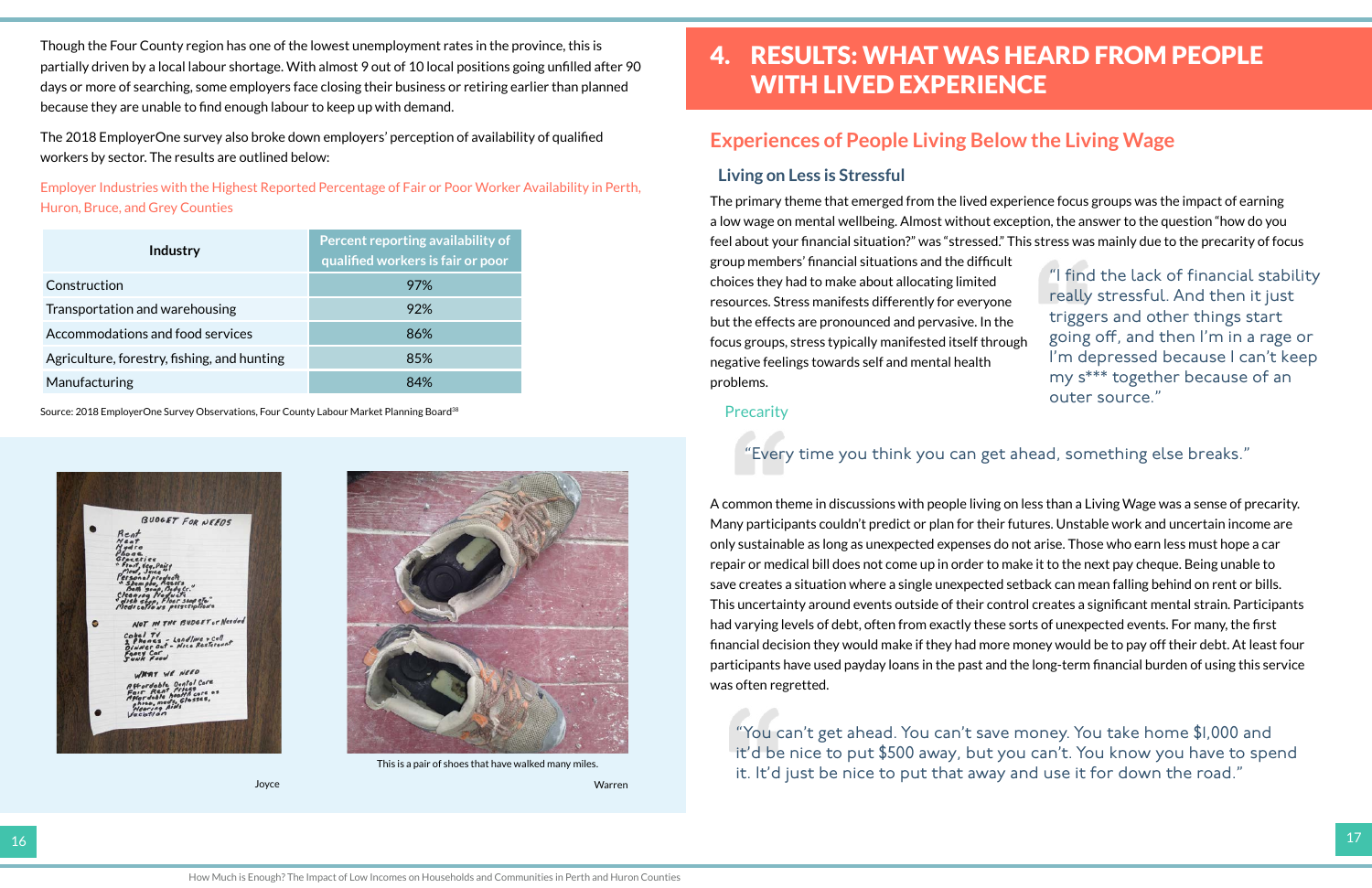#### Mental Health

All this stress frequently leads to significant challenges with mental health. Most participants struggled with depression and/or anxiety at some point, compounding their problems because mental health significantly limited their ability to seek or maintain employment.

Struggles with mental health impact the family. One participant, a single mother, talked about how her history of mental illness was unfair to her children. At one point, her depression was so debilitating she effectively spent an entire summer in bed and felt tremendously guilty for leaving her 13-year-old son to cook his own meals. Another mother worried her emotional state hurt her daughter, who did not have her mom to help with problems, school, or anything else she might need.

The stress of being unable to make ends meet can lead to unhealthy habits. Despite knowing the adverse health effects, many focus group participants smoked to alleviate chronic stress. Some drank occasionally to cope at the end of a long workday.

The most common phrase heard from participants was "I just take it one day at a time." For many, thinking about their future only added stress and the best way to cope was focusing on the present. Despite the challenges, many believed there were better days ahead.

#### Difficult Choices

When money is tight, people must make choices about how they spend and these choices can be tremendously stressful. All focus group members agreed the highest priority was to make sure they had a roof over their head. Next, they paid bills whenever possible. Food ended up lower down the list of priorities for many people as they tended to keep canned

goods in the house or use food banks. Healthy food was often prioritized for children while parents relied on dried or canned goods. When there was not enough money to cover all bills, people picked which ones to pay. For example, if the phone bill couldn't be paid one month, it would be paid the next and the internet bill would be pushed until the next pay cycle. Certain bills such as debt repayment fell further down the list and continued to compound the problem.

 $\frac{1}{2}$  transportation. Living with depression and anxeity.

When earning below a Living Wage, individuals and families must make difficult choices about what their most urgent financial need is and what they can survive without for a bit longer. One participant struggled between jobs while also looking after her parents. Under pressure, she cashed out her RRSPs and ended up with no savings left for retirement.

#### Shame, Guilt, and Self-Esteem

Facing precarity and having to make difficult decisions on a regular basis profoundly affects individuals' self-image and mental wellbeing. To get by, many participants had to borrow money from friends or family which made them feel weak and guilty. Relying on others in this way damaged their sense of independence and self-worth. Being unable to stay on top of bills also led to feelings of guilt and

> damaged self-esteem as individuals labelled themselves "slackers." At one time or another, many participants reached out to local agencies in times of financial need but suffered significant embarrassment accessing services such as food banks.

For those with children, feelings of guilt stemmed from being unable to provide beyond the bare minimum. Parents expressed frustration and disappointment when their children were embarrassed by having non-name brand clothing or needed clothes they could not afford.

"You just go for what's most important — it just all depends on what you can afford and what you can fit in to make that money expand."

#### "My money doesn't come out of my account unless it's for bills, and that's it. I don't buy food. My rent first, and then my loan payment, which is about half of what I get right now… rent and bills, nothing else."

#### "Nobody likes asking for money. It's humiliating."

"When they get to a certain age, they want name brands. And I couldn't do it, and I was frustrated. That's when I found some Goodwill stuff, and I didn't tell her where I got it from. People would say my daughter looked so good, but they wouldn't believe where it came from."

> "When you don't have money, you go through a lot more things than you think. You think it's just physically you'll go through it, but mentally you're not too fit after you go through that."



"I was working two jobs. Mentally and physically it destroyed me. It changed me completely. There were times when I wouldn't feel anything. It's like I was living in an empty body."



Asking for rides is my mode of transportation.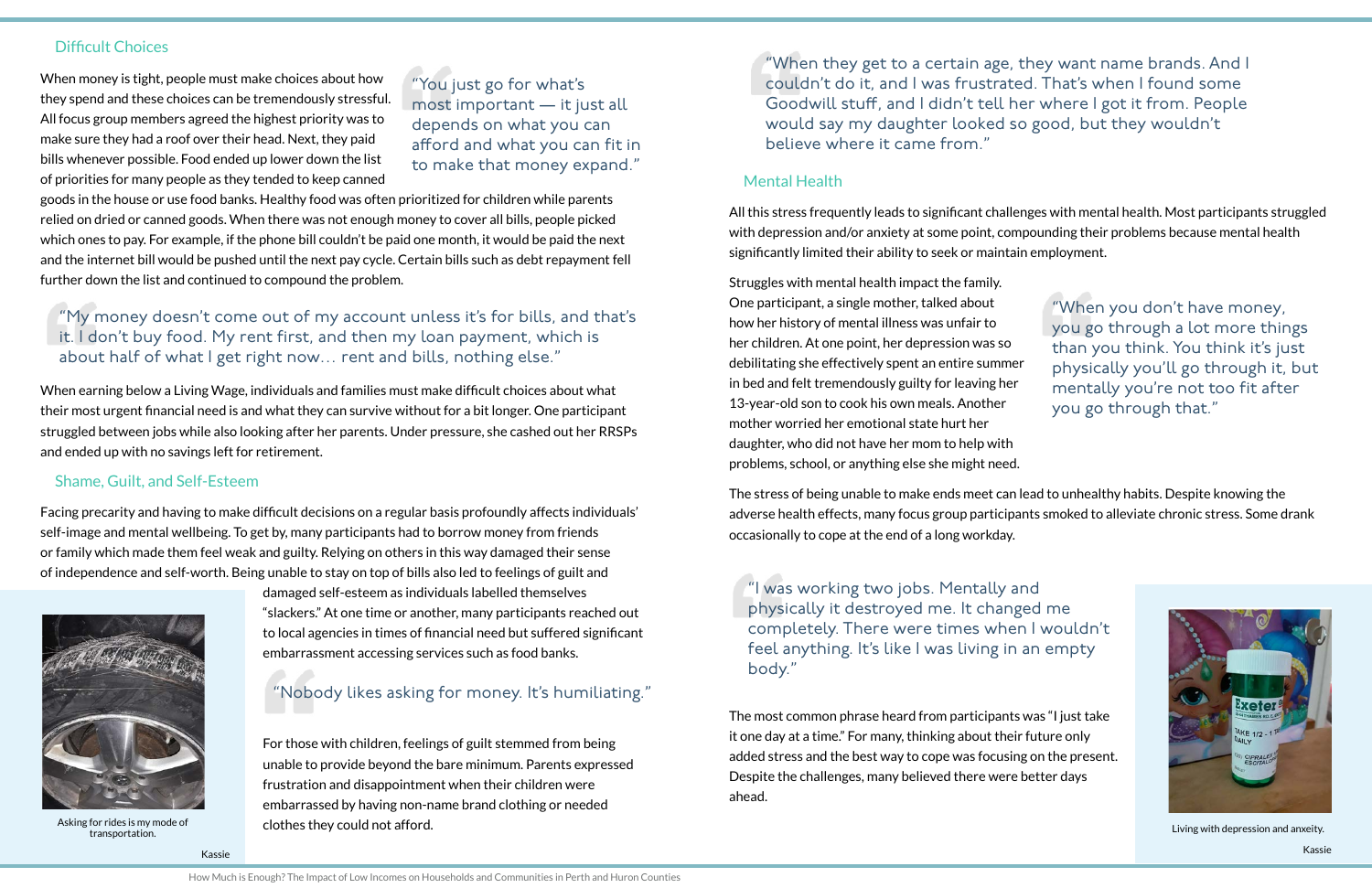

#### **Transportation**

Transportation is a major issue for those living on a low income in Perth-Huron, particularly outside of Stratford which is the only centre with local public transportation. Amongst those participants who could not afford a car, walking was the primary mode of transportation. However, given the distance between locations in Perth-Huron, walking was often impossible. In the winter, it was particularly difficult to get around especially when goods such as groceries had to be transported. In these cases, people relied on friends and family, sometimes providing services such as dog walking or babysitting in exchange for rides. Those without options struggled and often became increasingly isolated.

For those who owned a vehicle, keeping it running was another hurdle. The cost of regular maintenance, oil changes, gas, and insurance is often prohibitively expensive. When unexpected and expensive repairs were needed, people had to spend cash reserves or let the problem worsen and pay even more down the road. Some people were fortunate enough to have a friend or family member who was a mechanic and they relied heavily on these individuals to offer repairs at a substantial discount.

A lack of transportation for those on a low income compounds their existing challenges. Getting to the grocery store, medical appointments, and work is a constant challenge which further impacts health and employment outcomes and increases social isolation.

#### **Jobs and Employment**

About half the participants were employed at the time of the focus groups, working predominantly in manufacturing, construction, food production, customer service, and hospitality.

Regarding wages, participants generally wished they made more but did not tend to blame employers for their financial situation. They understood it is especially difficult for small businesses to pay more but most hoped for future wages that cover their basic living expenses. Participants appreciated bonuses and accommodations from employers. Providing special footwear or even an occasional free lunch made a positive difference to those who received them.

Low income often hinders finding employment. One participant, unable to afford his driver's license, could not be hired for several positions despite being able to drive. Another woman had to quit her job because she could not afford childcare. Others could not take courses to develop the skills needed to get hired.

Some participants noted most work in the region was not suited to their abilities. One woman explained she had difficulty finding work because she did not have any experience in manufacturing or agriculture.

#### **Food and Health**

Struggles with food were common. With the support of friends, family, churches, and food banks most people living on a low income can access enough food. The problem is the food available is often unhealthy. Everyone wants to eat healthier but cannot afford to do so. When stretching money to cover groceries, prepackaged, processed, and canned foods are more affordable. Participants were aware they were consuming more preservatives and salt than is healthy. Along with paying down debt, when asked what they would do with more money, almost everyone expressed they would like to eat healthier. Specifically, they wanted to eat more fruits, vegetables, and quality meats. Those with children put them first and when healthy food was limited, parents went without or ate cheaper, less healthy food. Those worst off would frequently skip meals, particularly in more remote parts of Huron County where transportation is most difficult and access to food banks is near impossible.

#### **Physical Health**

Participants knew that a lack of healthy food options, combined with chronic stress, led to poor health outcomes. Many people reported their health issues were either caused or worsened by an unhealthy diet including weight issues, joint pain, diabetes, heart disease, and lower digestive tract issues. A handful of participants who reported having diabetes and/or heart conditions expressed frustration with their inability to follow doctors' orders to eat healthy, balanced meals. Unfortunately, these foods are prohibitively expensive and participants remained concerned about how they could properly care for their bodies.

The cost of medication was a common concern for those living on less than a Living Wage. Several people had to look to friends, family, or their doctors to help access the medications they needed. One participant said she resorted to home remedies for infections. While the Trillium Drug Program can cover a lot of medications, those living on a low income may struggle to even meet the deductible. For those prescribed medications for nonlife-threatening issues, prescriptions were labelled as just another expense that would have to wait. Vision and dental care were also commonly unaffordable and because these needs were not pressing, they went unaddressed.

"If food quality is low, your body pays the price. Same as a car. If you don't put proper gas in it, you don't go anywhere."

"There were times when the only things in the fridge were margarine, onions, and half a loaf of bread. How am I going to eat that for a week?"

> "You're hungry, you eat what's in front of you."

"If I didn't have a mechanic in my family, my car would still be sitting in the driveway."

Warren



How I live on less. 99 cents or less rack. You can eat healthy and make healthy choices for less.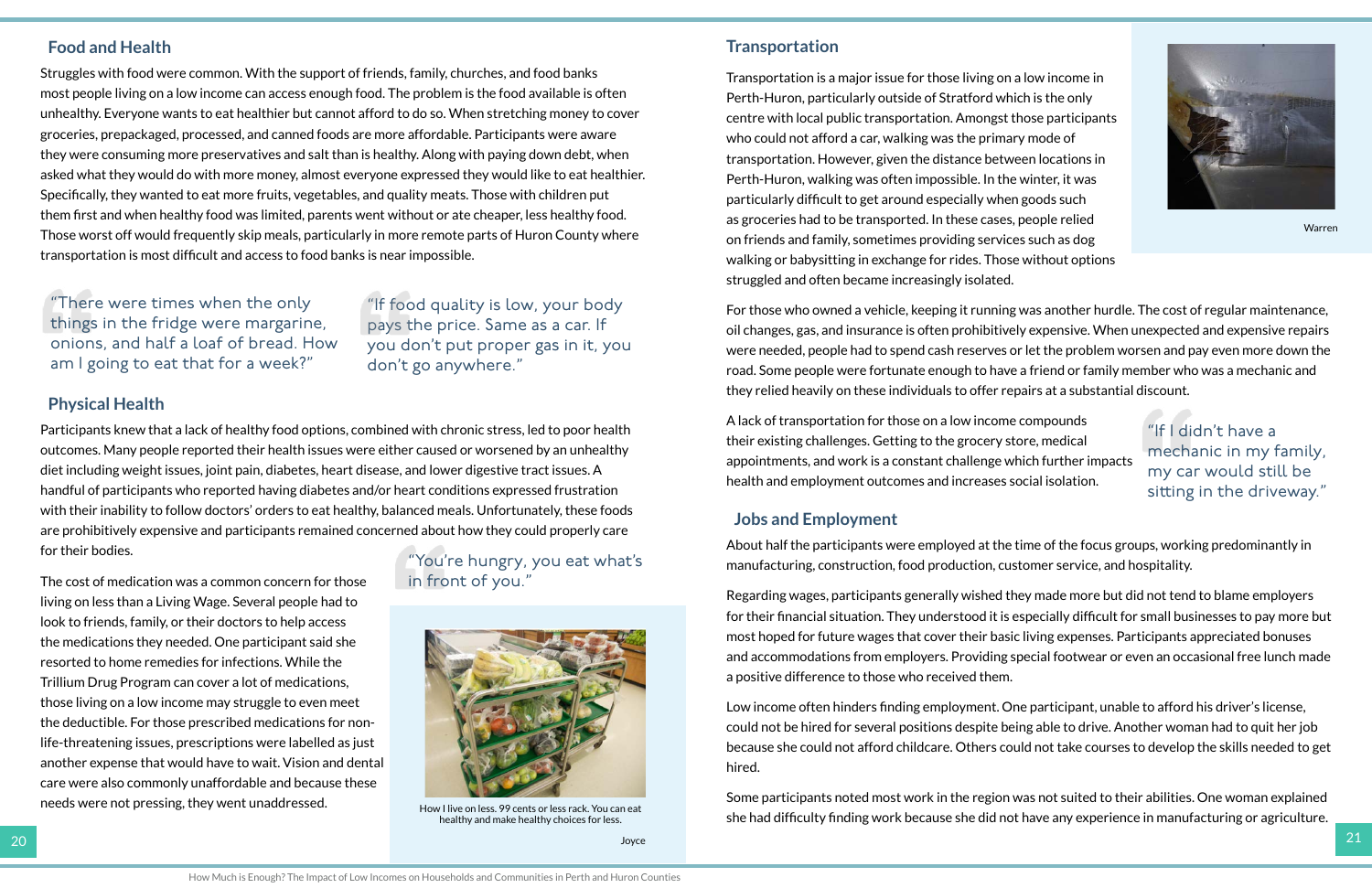Some participants also experienced generational poverty. These individuals grew up in poverty and faced many of the same struggles as their parents. Participants expressed a strong desire to see their children grow up without the burden of money stress but some had adult children living in poverty as well.

#### Romantic Relationships

One participant talked about how hard it is to be single and not earn enough money. He found it humiliating not being able to afford dates. For those in committed relationships, the situation was not necessarily better. Some participants depended on their partners and some fully supported their partners. When one person in a romantic relationship cannot afford their basic needs, the dynamic becomes imbalanced. Those who need to ask for money face constant feelings of guilt and worthlessness. Those who play the supportive role feel the burden of responsibility to provide everything they can, even when there is not enough money to go around. Both situations create a stressful environment in which to build and maintain a relationship.

#### **Living on a Low Income Means Living with Less**

On a low income, many expenses must get cut. Gym memberships are typically considered a luxury item. Cabs are too expensive for those who do not own a car. Clothing is hard to replace and it is not unusual for people to go five–eight years wearing the same items. Replacing shoes was particularly difficult for many participants and they felt the effects. Many people complained of sore feet and backs from having to wear worn out shoes.

#### Where Do You Live with Low Income?

Because the Living Wage calculation does not include saving for a down payment, a significant portion of families rely on the availability of safe, clean, and affordable rental units. Most of our lived experience participants, and many of our employer focus group participants, reported that two- and three-bedroom apartments, which would be the most appropriate for families described by the Living Wage calculation, are extremely hard to come by in Perth-Huron. Furthermore, this scarcity has caused the price of rental units to rise significantly in the past several years, making affordable housing a challenge for those who cannot afford to buy a home. Nearly three quarters of participants had experienced unstable housing, whether they couch surfed with friends or strangers, lived in their car, or stayed at a homeless shelter. Although many are much better off now, housing is still a struggle and a major source of stress.

 $\frac{1}{22}$  to anotal travel and took it as an excuse to avoid them. For individuals with adult children living outside of Perth-Huron, travel to visit children and grandchildren was prohibitively expensive. Often this meant they rarely saw their grandchildren. Sometimes their children would try to visit but in other cases, they judged their parents for being unable to afford travel and took it as an excuse to avoid them.

#### **Relationships**

Living on a low income dramatically impacts people's relationships. Whether friends, family, children, or romantic partners, every type of relationship is more difficult because of the stresses and limitations of living on less.

#### Social Lives

When participants were asked about their social lives, they commonly responded with "what social life?" Many participants expressed that, as a result of having to say "no" repeatedly, their friends did not invite them to go out because they already knew the answer. Going out for dinner, to the movies, or to the mall falls outside the budget for those earning below a Living Wage. For many, the cost of transportation is also limiting. For those with a car, paying for parking can be a limiting expense. Even for those in Stratford who had access to public transportation, the cost of a non-essential bus ride was considered money better spent elsewhere. Many participants talked about how isolating it could be to not afford to go out. As one participant put it, "every time you leave the house, it costs money."

Many still found ways to socialize. One participant attended free church dinners and took her kids along so they could get out and talk with other people. Participants living in low income housing also talked about socializing by taking turns hosting and sharing a bag of popcorn once a month. They spoke about how a shared understanding of their financial situation created a sense of community.

#### Family

Participants reported significant strain on their family relationships as a result of living on less. Much of this strain was related to the stresses described above but several specific factors contributed to a strained family dynamic.

Younger adults without children often found their relationships with family members tense as a result of asking to borrow money, adding to already existing feelings of guilt and worthlessness. Additionally, family members were not always understanding of difficult circumstances and could be harsh or judgemental.

"You're pissed off at yourself that you have to ask someone for \$20. Then nobody wants to be around you because you're miserable."

"They're always short. They're short on car insurance, or on gas. It's just one thing after another. If they don't have the money, it comes out of our bank account… it's just a big circle."

#### "I can't just go out and enjoy myself. If I go out, then my kids don't get their shoes."

"When I was working two jobs and just getting by, the small things that you need — toothpaste and soap — add up."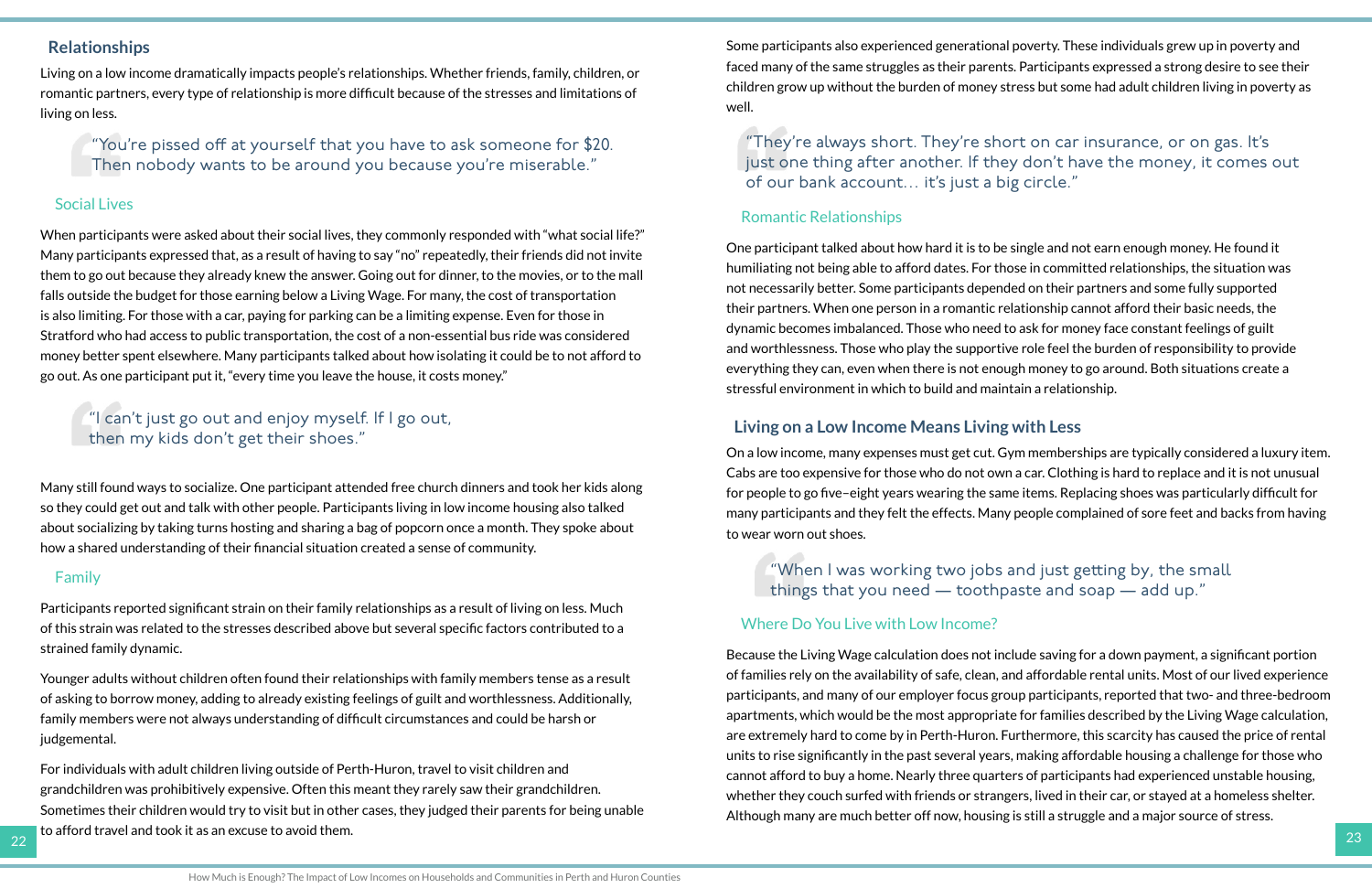Many participants reported spending almost half of their income on housing. However, many still did not feel like their situation was ideal. Many who lived in subsidized housing reported repairs that were unaddressed for years at a time such as broken floor tiles or black mold. Residents of low-income housing also reported that the infrastructure of their building was substandard.

Safety was reported as a concern for some participants. Drug use is a common occurrence in low income housing. One mother was concerned when a man in her neighbourhood offered drugs to her children while they were walking through the neighbourhood. Others have seen children sleeping in apartment stairwells during the winter to keep warm and they expressed concern for their safety. Many participants said that with more money, they would find a better living situation.

Nearly three quarters of participants have used a availability of a healthy food varies by food bank but this service is essential to keeping individuals in Perth-Huron from going hungry.

#### Where else do People Turn for Help?

A large proportion of the people consulted have accessed formal supports. Approximately half of the focus group participants had at one time received support from OW and/ or ODSP. For those relying on these supports, gaps still exist. Medication and dental costs are not fully covered. Phone and internet access are not covered. Given that financial support is scaled back in proportion to income, some participants had to break the rules of their social support and try to work under the table to make ends meet.

Other local supports benefit those on low income. The Huron County Health Unit, Choices for Change, It Takes a Village, The Local Community Food Centre, family health teams, and local shelters have been accessed by focus group participants. Connect2Skills, Partners in Employment, LEADS Services, and The Centre for Employment and Learning all came up as essential supports that helped participants develop their skills, find employment, and get back on their feet when they needed help most.

#### **Planning for the Future**

When living day-to-day, making long-term plans is nearly impossible. Given that the Living Wage calculation explicitly does not include saving or paying down debt, it is not a surprise that for those living on less, putting away money for bigger purchases is out of the question. For example, several people expressed interest in buying a home but they all agreed they would never get approved for a mortgage and could not imagine being able to save enough for a down payment.



24 25 Soup and More - Community Meal

"The education system never explained about pensions, or finances, or how to put savings away. You don't learn about how credit cards actually work. I used to think they were free until I saw the interest payment."

#### Education

There were several instances where a lack of money significantly impacted the ability to pursue education or self-improvement. One participant dreamed of being a police officer but the cost of courses was prohibitive. He then explored being a security guard instead but that required money up front. One participant lacked one credit to graduate high school but could not afford a textbook required for her to complete her high school equivalency.

Another participant knew precisely the job she wanted but could not afford to take the courses she needed to be considered for the position. In one case, a participant was prohibited from returning to school because she could not pay off her student loans from an earlier attempt at post-secondary education. Without the ability to invest in themselves, those who earn below a Living Wage have far fewer opportunities to grow.

Overall, participants felt the public school system served their children well, but they were impacted by an inability to pay for field trips and extracurricular activities. This meant children missed out on opportunities available to others, and caused a great deal of embarrassment. Some parents expressed frustration that school work so often required the use of the internet. One mother explained that during particularly difficult months, if they could not pay for home internet and needed unaffordable car repairs, she could not even get her daughter to the library to access the internet.

"You can't afford housing, and if you do, it's a dump. Once you pay rent and hydro, then you're broke."

"There were a few times where we had to use the food bank. It's a wonderful thing, but at the time, I was embarrassed. They explained to me that all kinds of people use it."

"I wanted to become a cop, but it cost more than I thought. They wanted \$500 for training. Even to be a security guard it cost \$200. How am I supposed to get that if I'm not even working? So I just gave up on that."

Bonnie

Without the ability to invest in themselves, those who earn below a Living Wage have

# far fewer opportunities to grow.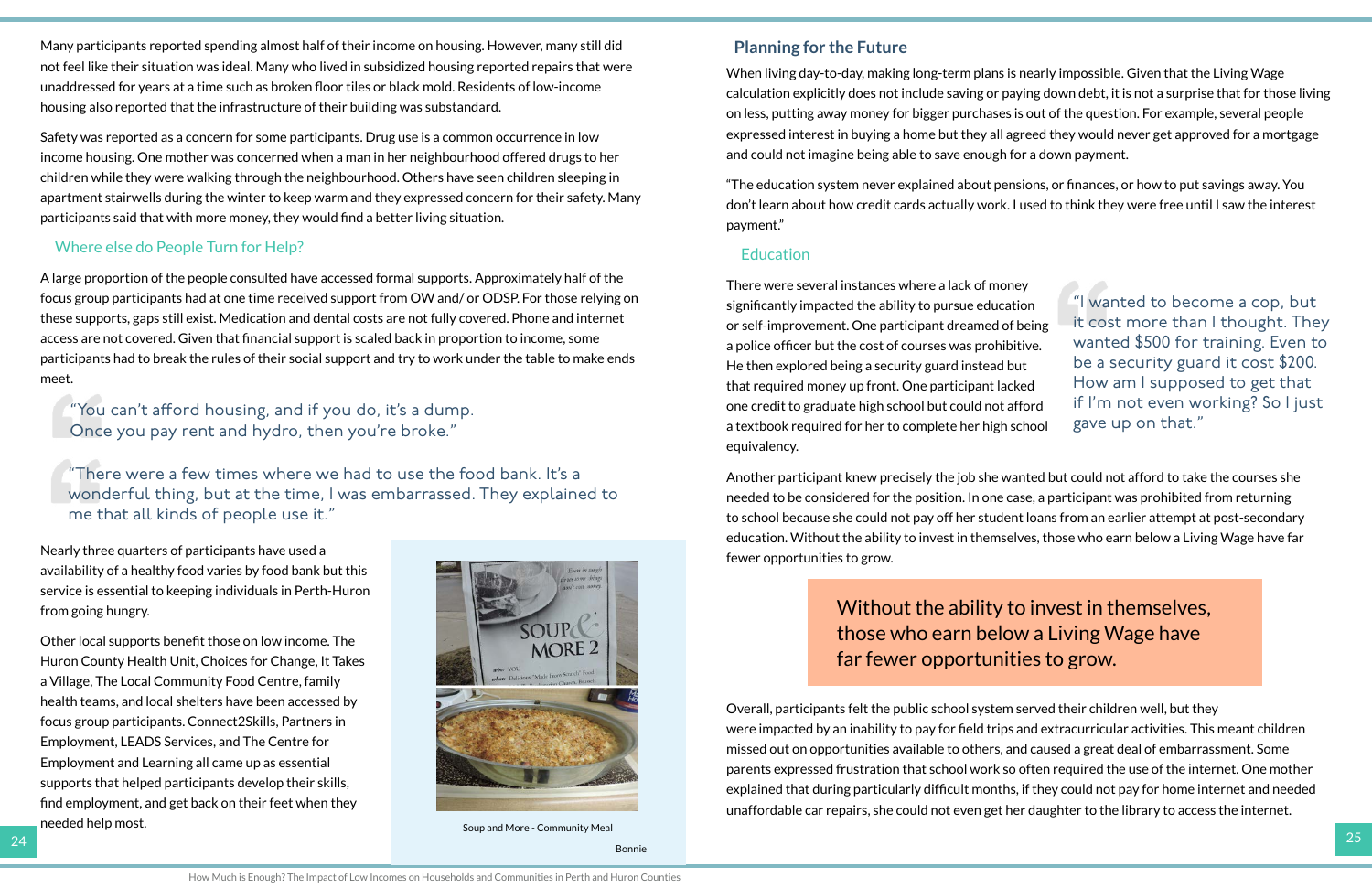#### Retirement

The inability to save, combined with the need to focus on the present, makes retirement a distant and abstract problem for many but one they know will be difficult. Many of the same problems are apparent amongst retired individuals struggling to make ends meet including problems with mental health, health care, food, housing, and transportation. But there are problems unique to those who are retired. There was a common perception that with the rise in minimum wage, food prices had increased quite rapidly as well. As one participant pointed out, a rising minimum wage does not mean similar increases in CPP and, as a result, the cost of living increase perceived as being caused by minimum wage increases has a disproportionate impact on retired individuals. Several participants expressed a desire for the education system to place more focus on financial literacy to better prepare people in the future. They felt the financial pressures of adulthood had been a rude awakening and they were unprepared to make educated decisions about finances.

#### **Interconnectedness of Problems**

Although it can seem easier to discuss isolated effects of low income one at a time, the reality is that the impacts of low wages on people's lives are complex and interconnected.

Each issue is related to, and a partial cause of, other problems. For example, not being able to afford childcare can mean people cannot take the courses or training they need to find more adequate employment. Not having reliable transportation can mean missed doctor's appointments, being regularly late for work, and severe social isolation. Not being able to afford enough nutritious food can exacerbate health issues which can further impact employability and increase costs of medication.

Without enough money, many of the participants cannot lift themselves out of their situation. When bills need to be juggled on a monthly basis, there is not enough to make any investment that could change their future for the better.

These individual effects cascade to the community level as well. When citizens are preoccupied with getting through each day, they cannot fully participate in their community. They cannot spend their money in local shops. They cannot volunteer. They cannot bring their children to local festivals and contribute to the culture of the community. Some may not even be able to find time to vote.

While this can make the problems seem daunting, it can also be seen as encouraging because efforts to address any of these issues benefits all of them and a concentrated effort to get more members of the Perth-Huron community a Living Wage will help alleviate all these problems and help the community to thrive.

 $\blacksquare$  . The contract of the contract of the contract of the contract of the contract of the contract of the contract of the contract of the contract of the contract of the contract of the contract of the contract of the After finding employment again, he was looking forward to paying down his debt. However, shortly afterward his cat became sick and had to be put down. The only money available to cover vet bills was his rent money. As a working middle-aged adult, he needed to ask his parents to help cover his rent for the month so he had enough money to keep a roof over his head and pay the vet bill.

#### **Charity and Helping Others**

Many participants provided examples of how they shared whatever they had with others who had even less. Multiple focus group participants have offered their homes to people living on the streets or escaping abuse. One participant, a semi-retired woman who worked part-time at a grocery store, would use her free time to drive older retirees without transportation to play Euchre and Bingo. Another participant, a single mother living in a two-bedroom apartment with her daughter, had on multiple occasions taken in teenagers, both a friend of her daughter's and an extended relative, and offered them her own bedroom so they could escape an abusive situation. Yet another participant said his priority if he had more money would be to get people off the streets.

The most inspiring part of the conversations with people earning below a Living Wage were the instances of charity and generosity. In every focus group, at least one expressed need was immediately met with an offer of help, whether in the form of goods or information. One woman discussed how hard it is to find shoes big enough for her son and another participant immediately offered her a pair. One man talked about his struggles with shift work and another participant said he would try to find him full-time hours at his work. Several participants expressed a need to find more stable or higher paying employment and other people would jump in to suggest organizations or individuals who had helped them find employment. In a room of strangers, there were many examples of cooperation, support, and caring. In a room of strangers, there were many examples of

#### **Spotlight on Chris**

Chris spent most of his adult life working at a car dealership. He was happy there except for a new policy that every worker had to drive the make of car the dealership sold. Shortly after buying a car he did not particularly want, the dealership was sold and when new ownership took over, they let go many of the people who worked there including Chris. His job ended but his car payments continued.

Chris had savings but they went quickly. After a few months of unemployment, his savings ran out but his bills kept coming. He had to live on credit for much of the remainder of that year.

"The old age pension isn't much. I wouldn't have enough to afford to live in an old age home if I needed to."

# cooperation, support, and caring.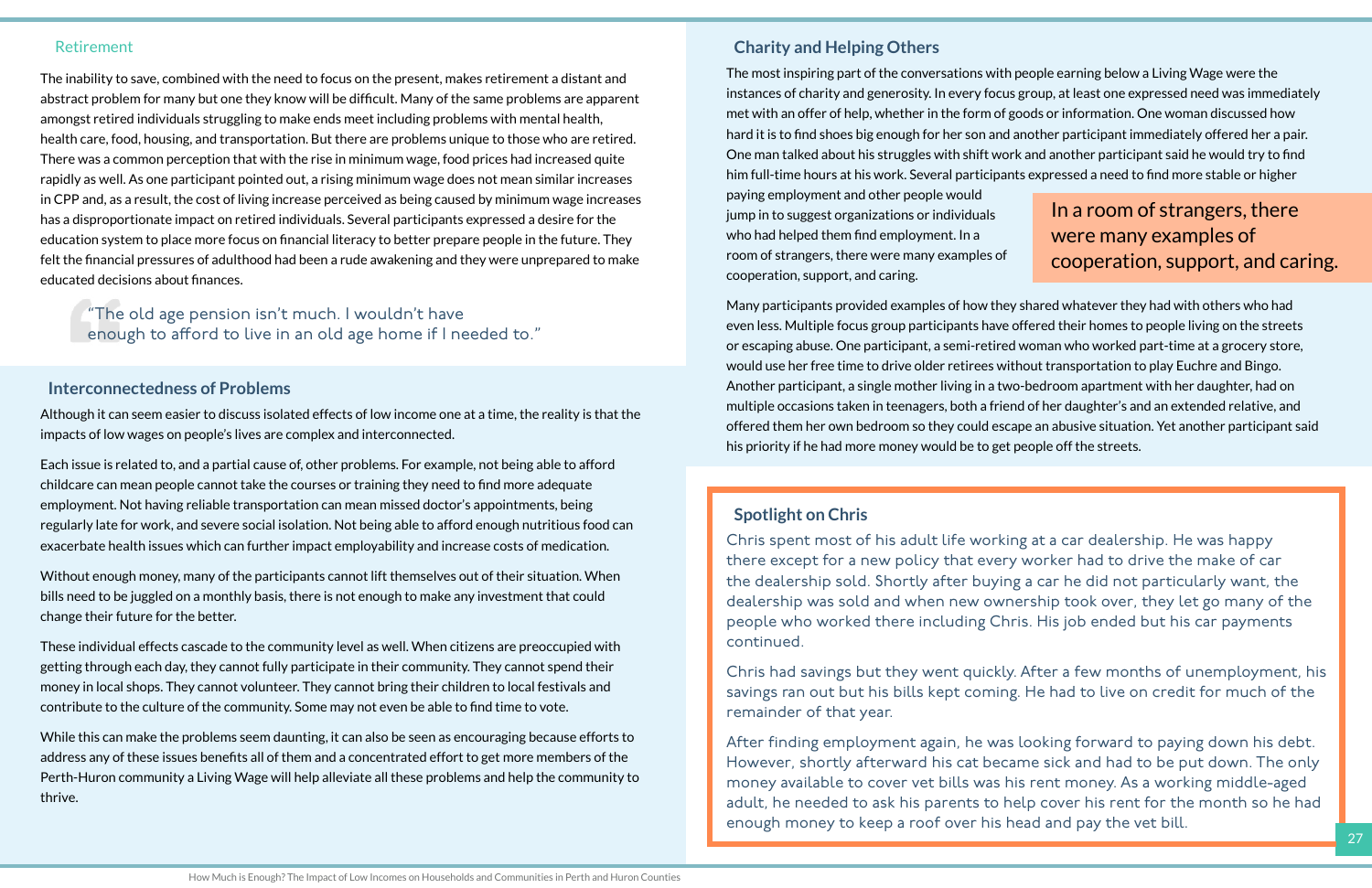#### <span id="page-15-0"></span>**Experiences of Employers**

Sixteen employers across the two counties shared their experiences: seven from Perth, and nine from Huron. Three employers were non-profit organizations. The average size of the businesses represented was 46 employees, with a range of two to 140. Employers have been in Perth-Huron for anywhere from two to over 50 years. Half of the employers paid a Living Wage to their employees. One employer reported they did not earn a Living Wage themselves. Employers came from industries including agriculture, construction, transportation, financial services, retail, arts, entertainment, and recreation.

#### **Transportation**

Employers recognized that transportation within Perth-Huron is a challenge. They understood that limited transportation options contributed to the issues many employers face in filling positions. They also recognized the large areas covered by Perth-Huron contributed to longer commute times which can have a significant impact on the amount families spend on transportation. They emphasized the need for innovative thinking and non-traditional options to best serve both employees and employers in a rural community.

#### **Housing**

Employers recognized that it would be difficult for many people,

particularly families, to find adequate housing based on the amount allocated in the Living Wage calculation. There is a high demand for housing in Perth-Huron, particularly Stratford, and many families likely need to pay significantly more than the \$1,198 outlined in the Living Wage calculation to cover utilities and live in a home in reasonable condition.

Employers also recognized a need for more "starter" homes in the region. They told us that many developers prefer to build bigger and more expensive homes. Many of the costs associated with building new homes are the same regardless of home size so it makes more sense for developers to focus on higher margin homes.

These shortages increase the worker shortage in the area as well. Employers noted that many youth who leave Perth-Huron for their education cannot return due to a lack of affordable housing. Seasonal businesses also struggle to find adequate short-term accommodations for employees especially in the agriculture and tourism sectors.

#### **The Challenges of Doing Business in Perth-Huron**

Employers face several challenges when conducting business, many of which directly or indirectly affect their ability to pay employees higher wages or offer additional benefits.

One major concern for employers, particularly small to medium sized employers, was the burden of business regulations in Ontario. At over 380,000, Ontario has by far the most regulations of any province in the country. British Columbia is the next closest, with 180,000 regulations. Employers were not opposed to regulations in principle but expressed frustration with regulations they saw as arbitrary, poorly conceived, or illogically applied. For example, a shoe store manager reported that her employees must renew their WHMIS certification annually because the store contains a bottle of household glass cleaner.

To keep up with regulations, many business owners, particularly medium-sized business owners, must employ a full-time worker to process regulations which ultimately takes away from the opportunity to increase the wages of other workers. For smaller businesses, the owner of the business often focuses much of their time on keeping up with changing regulations which reduces the amount of time they can spend on developing and expanding their business. For example, employers in the financial sector expressed time lost to regulatory paperwork means a reduction in face-to-face time with their clients.

#### **How Do Employers Set Wages?**

Although only half of the employers consulted pay a Living Wage, many used the Living Wage calculation as a benchmark. Many employers also look to the market in order to pay their employees a competitive rate, maximize employee retention, and reduce absenteeism.

Employers commonly consider education and experience alongside the job description and major tasks performed in the role. However, soft skills like problem solving, communication, and motivation impact wages.

Employers struggle to offer higher wages because of the need to account for sector-specific challenges. For example in the agriculture sector, paying a Living Wage may be achievable during a good season but a bad growing season can be financially devastating to farmers and their families. The prevalence of the vomitoxin fungus in recent years resulted in corn that could not be sold to pig farmers. This impacted not only corn farmers but pig farmers as well through rising feed prices. Given agriculture's prominence in the Perth-Huron community, repercussions are felt across the community.

Similarly, the steady and widespread decline in the journalism industry presents a challenge to employers in that sector. Uncertainty about future revenue means that these employers struggle just to keep the employees they have let alone pay them more. Though they may be motivated to raise employee wages, this can be difficult considering more immediate challenges.



Easy and frugal transportation.

Jean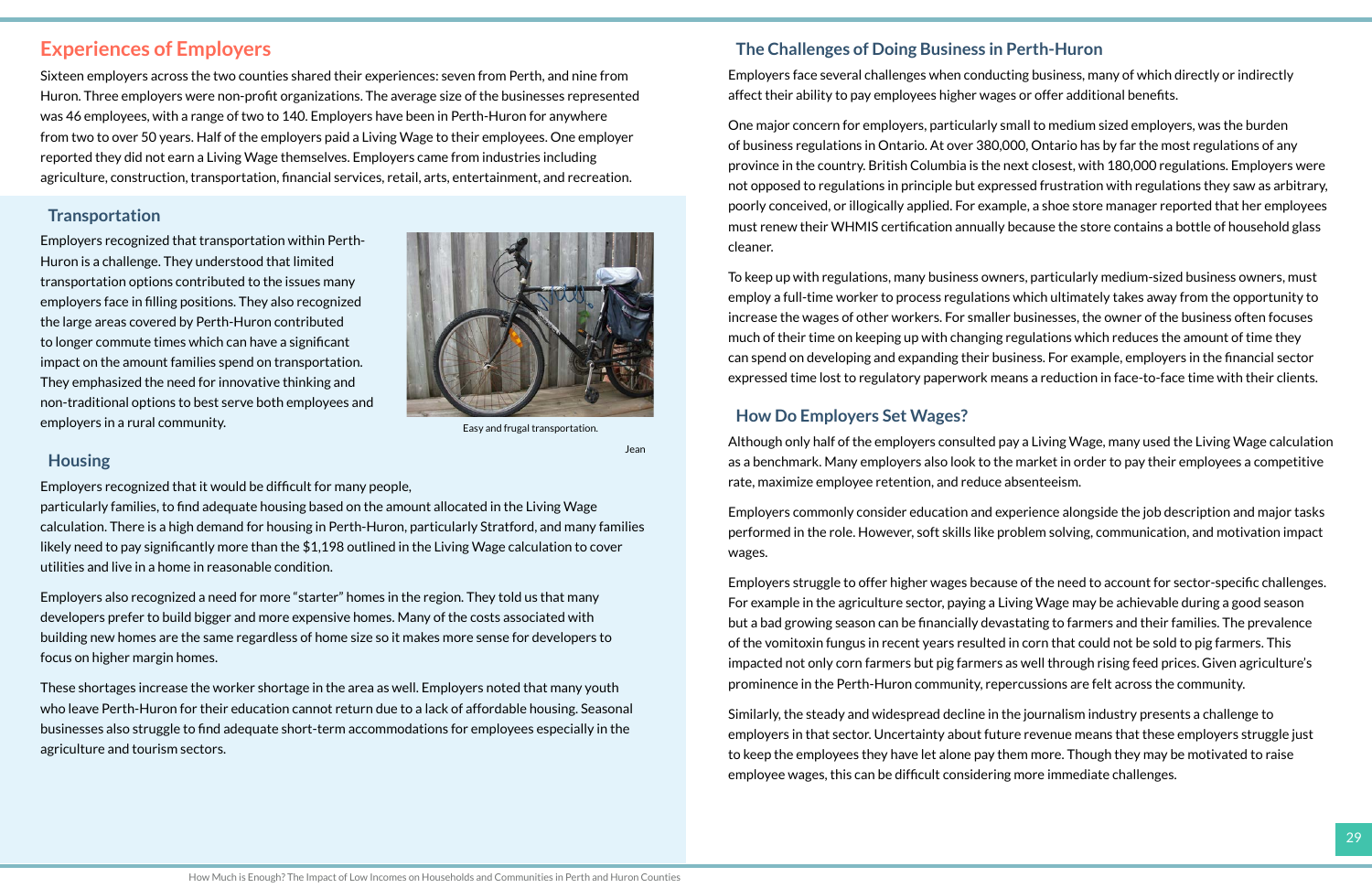#### **Employer/ Employee Mismatch**

Employers reported significant problems filling positions. Employers commonly have job postings listed for months without finding a suitable candidate. One employer told a story of a local restaurant that had to remain closed during certain days of the peak summer season due to a lack of available staffing. Limited transportation, a lack of affordable housing, and the migration of youth out of the region were all cited as potential reasons for worker shortages.

Some employers believe plenty of work is available but there is a mismatch between the work available and the kind of work people seek, both in terms of hours and the nature of the work. In many cases, workers seek regular full-time hours rather than part-time or shift work. Sectors like retail may not be appealing to young educated workers looking to start a career. Additionally, much of the work available, such as agriculture or manufacturing, is physically intensive labour which discourages many of the people looking for work from applying, particularly older and female job hunters.

Employers also face challenges finding people qualified for open positions which has caused them to hire people from outside of their industry. Although this requires more upfront training, they have been able to successfully bridge the experience gap and their employees have thrived in their new positions while also providing new skills and a fresh perspective.

 $30$  clothing allowances, and subsidized housing. For some employers who did not technically pay a Living  $31$ Employers recognize the importance of their relationship with employees and know treating their workers well is the right thing to do for both the employee and the business. Many of the employers make considerable efforts to offer non-traditional benefits including health care spending accounts,

Beyond formal qualifications, other employers have expressed concern that many employees lack necessary soft skills. They report increasing difficulty in finding consistency, reliability, and problemsolving skills amongst prospective employees. Some employers reported that a small minority of workers abuse sick day policies, leaving small business owners to step in and cover shifts. Absenteeism is higher on Mondays, Fridays, and during the summer months suggesting employees are not always invested in their jobs. Employers understand that childcare, transportation, mental health, and addictions all play a role in these issues, linking employer problems to the problems described above.

#### **Employers Do What They Can for Employees**

For every expectation that employers expressed regarding their employees, they acknowledged a corresponding responsibility of their own. Each employer participant believed they have responsibilities to their employees beyond payment for hours worked. They care about the health and wellbeing of their employees but also expect that, in return, employees show up when scheduled, work hard, and treat colleagues with respect.

To promote self-improvement, one employer offered a wage increase to employees who enrolled in any personal or professional development course, whether directly related to their work or not. This included finishing high school, getting a driver's license, or attending industry-relevant learning events. Wage in terms of hourly rates, the inclusion of the value of these bonuses in wage calculations would be comparable to a Living Wage.

Many employers demonstrate their commitment to employee wellbeing by being flexible, understanding, and collaborative when it comes to their employees' needs. In the context of shift work, this could mean publishing schedules as soon as possible and considering everyone's preferences. In

Some employers demonstrate appreciation for employees by directly involving them in goal setting for the business. For example, they may keep them abreast of the business' financial standing and explicitly invite ideas from employees for growth of the business. By keeping an open and dynamic relationship between staff and management everyone feels responsible for, and takes ownership of, the success of the business. "They need to feel that they're an important part of the business. You wouldn't be there without them."

> the transportation industry, one employer accounted for drivers' preferred destinations. In another case, an employer was asked directly for a raise they could not afford. By engaging in the conversation, she learned the employee needed the raise to cover the cost of childcare. In lieu of increased pay, the employer allowed the employee to work from home one day a week and bring his child into work when needed to offset the cost of childcare. Other employers have changed the rules surrounding sick days. By changing the label of sick days to personal days, employees could use those days for any personal needs that arose without feeling guilty.

An employee of one of the employer participants enjoyed her work but was constantly stressed during the winter due to driving conditions. The stress affected her work and quality of life. The employer agreed to lay the employee off while maintaining her benefits during the winter months and re-hire her each spring. This way, the employer could retain a hard-working employee and the employee could manage her stress and maintain her quality of life. Such understanding and compromise can accommodate employees' needs without added cost to the employer.



Resting Place

Don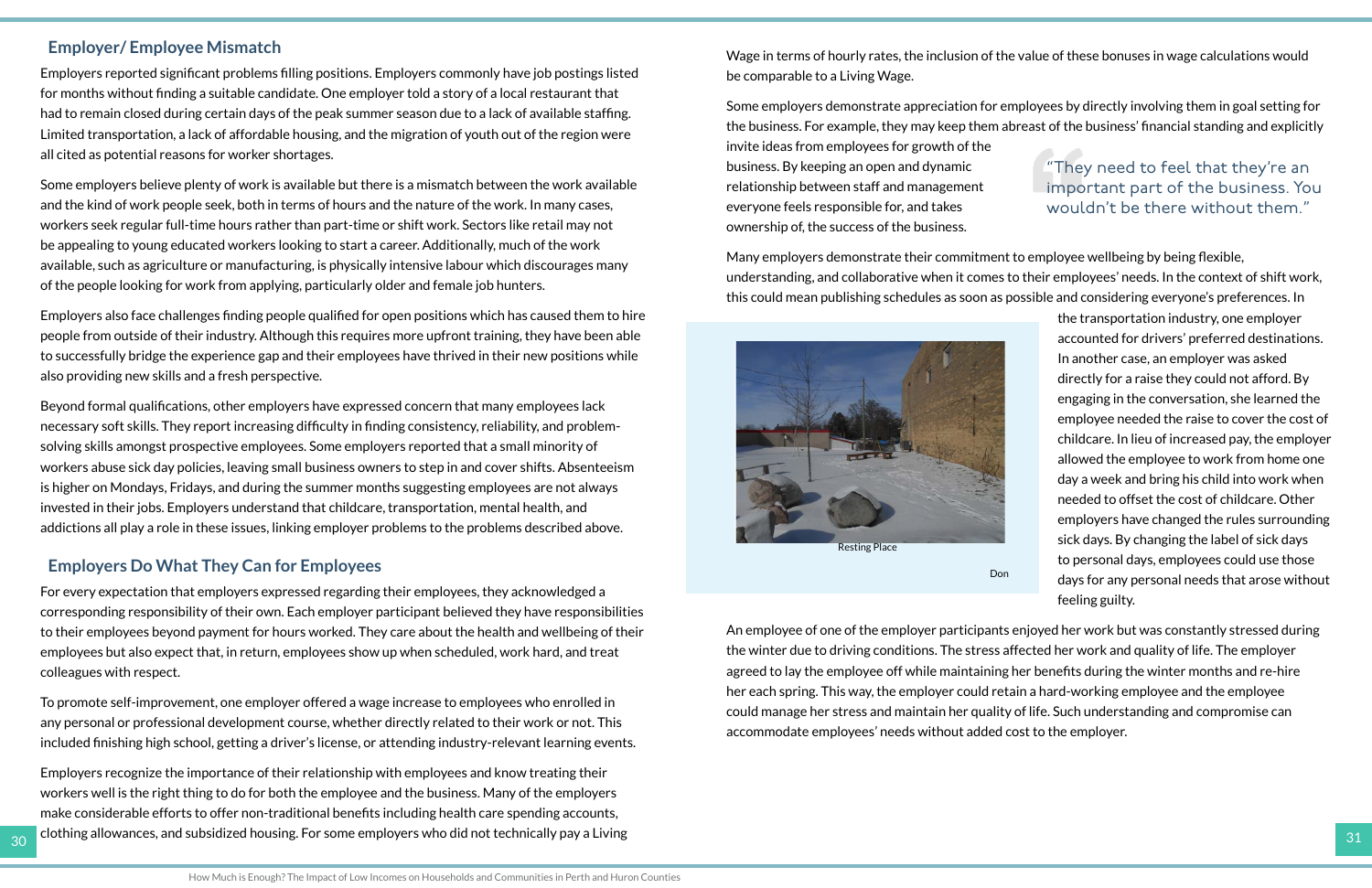#### <span id="page-17-0"></span>**Employers' Perceived Benefits of Paying a Living Wage**

Many employers shared their experiences with the advantages of paying their employees a Living Wage if they could, or of increasing wages, even if not to the level of the Living Wage. The benefits to employers typically included decreased absences and the ability to attract more qualified staff. There were also several more specific benefits. One employer shared that after giving a raise to a part-time employee, the employee could quit her second part-time job. As a result, she had more energy to focus, enjoy her work more, and be more productive.

Other employers believe offering competitive wages is essential to drawing people to the region to fill vacant positions. Employers generally agreed that the upfront cost to the company results in a huge benefit in the long run. Employers also demonstrated an understanding of the benefits of higher wages on the surrounding community. They knew that by increasing families' spending power, that money was more likely to remain in the community and contribute to its economic growth.

#### **Costs and Challenges of Increasing Wages**

Although employers agreed about the benefits of paying employees a Living Wage and almost universally expressed a desire to do so, many faced substantial challenges. For many, small profit margins meant they could not afford to pay workers more without hurting the business. This was particularly true for small employers, one of whom did not even make a Living Wage himself, and for publicly funded employers who have no control over wages or funding levels.

For smaller retailers, an increase in wages would translate directly to an increase in prices. One employer noted this would mean her business would no longer be competitive and they would lose out long-term to online vendors or bigger centres because people would look outside the region for better deals. For services such as libraries and community centres, increasing wages or providing more hours to employees is unsustainable without additional financial support and would lead to a reduction of services.

Employers also shared their attitudes regarding recent minimum wage increases. Employers expressed concerns about such a significant pay increase over such a short period but not with the wage increases themselves. Many employers struggled to meet the minimum wage increase from \$11.60 to \$14.00 per hour in January 2018. They said that a smaller but steadier wage increase over a longer period would not only be more feasible but would allow them to pay a higher overall wage. Relatedly, no focus group participants expressed pleasure at the new Ontario government's rollback of Bill 148 and its proposed minimum wage increase to \$15 per hour. Rather, they expressed frustration that all their efforts to accommodate both the wage increase and the number of hours dedicated to understanding changing regulations had been effectively doubled by immediately bringing in new regulations, even if many of the changes were nominally for their benefit.

# 5. SUMMARY OF FOCUS GROUP FINDINGS

Overall, there is reason for optimism following discussions with these groups. Both those with lived experience of earning less than a Living Wage and employers demonstrated empathy for each other regarding the difficulties and constraints that limit their ability to provide what the other might need. Both demonstrated a willingness to work together to improve the situation for all involved. Those who earned less than a Living Wage reported motivation to learn, grow, and participate in ways that enable them to work with employers to achieve mutually beneficial goals. Likewise, employers demonstrated a deep and nuanced understanding of the benefits of providing employees with stability and predictability, benefits for the company, and the broader community. This is encouraging as UWPH continues to facilitate a community-wide discussion to develop a broad understanding of the benefits and challenges of increasing the number of people earning a Living Wage.

However, there are significant impediments on both sides that limit the abilities of each to move forward towards these mutual goals. Amongst those who earn less than a Living Wage, the unpredictability, stress, and trade-offs inherent to an unstable financial situation make it difficult for them to pursue training, maintain reliable transportation, and facilitate childcare in a way that makes them suitably trained, available, and reliable in the ways that employers require. At the same time, the constraints of a limited labour force, heavy regulatory environment, and the unpredictability of some employees as they seek increased stability makes it difficult for employers to invest in employees by offering higher wages.

It should be emphasized that many earning below a Living Wage struggle. The daily human cost of the stresses and trade-offs associated with these struggles demands attention and resources, for the longterm health of Perth-Huron's citizens and the broader community.



#### "Wage is something we have to start looking at more as an investment than a cost."

What to make for dinner?



Keeps me busy and a donation to the hospital.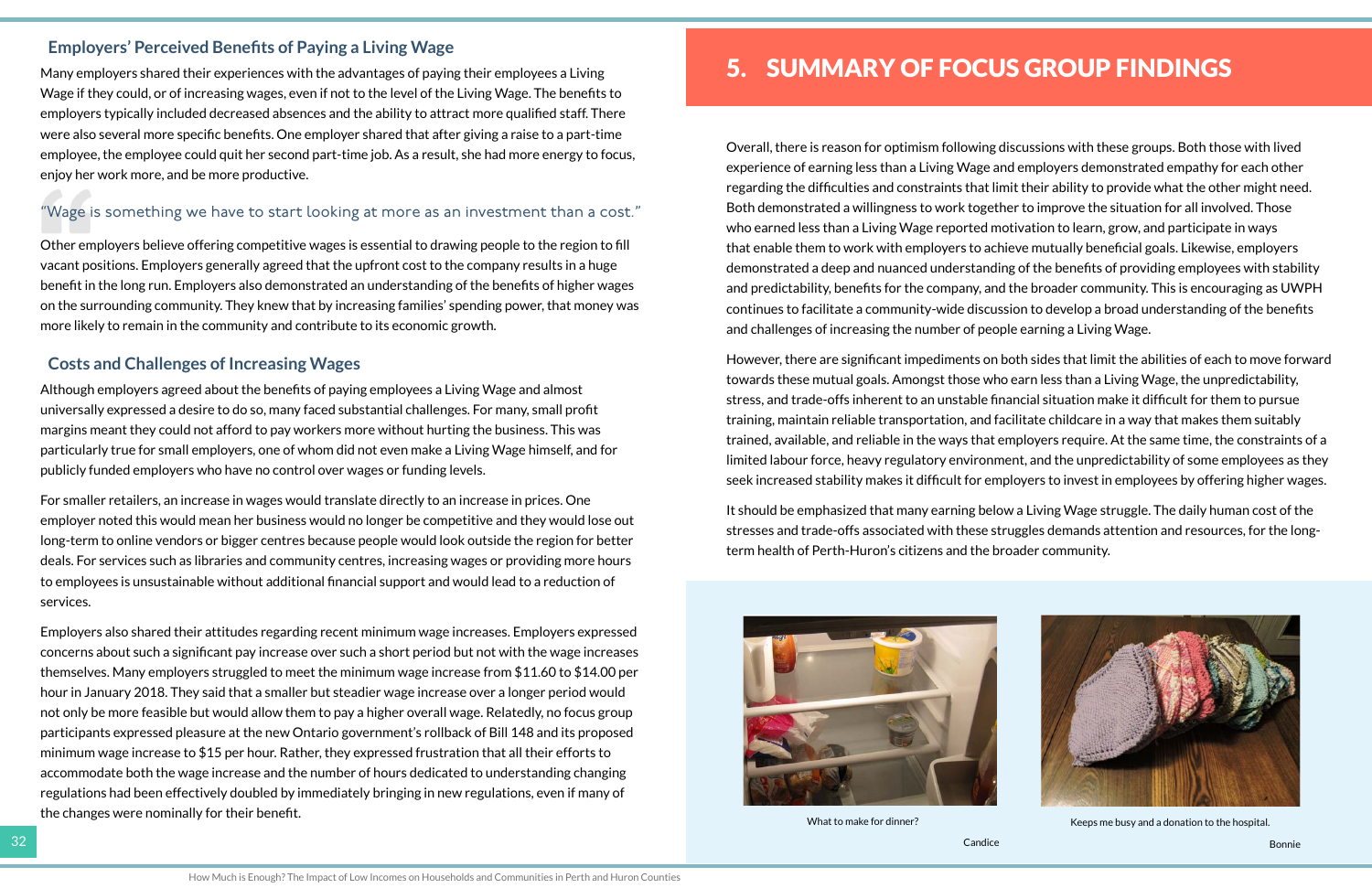How Much is Enough? The Impact of Low Incomes on Households and Communities in Perth and Huron Counties

# <span id="page-18-0"></span>6. RECOMMENDATION FOR STRATEGY AND CONCLUSION

The Social Research and Planning Council (SRPC) and United Way Perth-Huron (UWPH) should seek to engage with local municipalities, health units, Poverty to Prosperity (P2P) in Huron, Perth County Food Security Coalition, and other stakeholders through a collective impact approach to create a dual county strategy that reduces the impact of poverty inclusive of individuals and families who earn less than a Living Wage. A strategy, therefore, must be inclusive of approximately half of households in the region. Based on the findings of this report, the development of a Poverty Reduction Strategy needs to consider food security, transportation, income insecurity, housing, physical and mental health, social services, and challenges faced by employers including hiring, staff retention, and the business regulatory environment.

#### **Conclusion**

The discussions with community members made it clear there are many problems to be addressed and many people struggling with these problems. Though the interconnected nature of these problems can be frustrating and discouraging, it is also cause for optimism because small improvements to any of these issues results in improvements that trickle out to all parts of the system. By working to steadily implement the recommendation in this report while continuing to encourage a community-wide conversation about the Living Wage, the UWPH, and the community at large, can continue to grow and strengthen the relationship between employees and employers, and provide a higher quality of life for the community and its citizens.

- 1. Living Wage reporting and calculations found at http://perthhuron.unitedway.ca/srpc/living-wage-report/
- 2. A Living Wage: What it takes to make ends meet in Perth and Huron Counties. (2015) A report for the Social Research & Planning Council, The United Way Perth-Huron
- 3. Braun, V. & Clarke, V. (2006) Using thematic analysis in psychology. Qualitative Research in Psychology, 3(2), 77-101
- 4. What does poverty look like in Canada? Angus Reid Institute. Retrieved from: http://angusreid.org/poverty-in-canada/
- 5. Low income measure (LIM) thresholds by income source and household size. Statistics Canada. Retrieved from: https:// www150.statcan.gc.ca/t1/tbl1/en/tv.action?pid=1110023201
- 6. Vulnerable workers in precarious jobs. Published in The Changing Workplaces Review. The Ministry of Labour. Retrieved from: https://www.ontario.ca/document/changing-workplaces-review-final-report/chapter-4-vulnerable-workersprecarious-jobs
- 7. Bergen, D.C. (2008) Effects of poverty on cognitive function: A hidden neurologic epidemic. Neurology, 71, 447-451
- 8. Bruce, M.L., Takeuchi, D.T., & Leaf, P.J. (1991) Poverty and psychiatric status: Longitudinal evidence from the New Haven epidemiologic catchment area study, Arch Gen Psychiatry, 48, 470-474
- 9. More than 1.5m people in England struggling with 'vicious cycle' of spiralling debt and mental health problems. Money and Mental Health Policy Institute. Retrieved from: https://www.moneyandmentalhealth.org/debt-mentalhealth-factspressrelease/
- 10. Duran, C.A.K., Cottone, E., Ruzek, E.A., Mashburn, A.J., & Grissmer, D.W. (2018) Family stress processes and children's self-regulation. Child Development, Early view, Retrieved from: https://onlinelibrary.wiley.com/doi/abs/10.1111/ cdev.13202
- 11. Brooks-Gunn, J. & Duncan, G.J. (1997) The effects of poverty on children, The Future of Children, 7(2), 55-71. Retrieved from: http://carefulgiving.org/sites/default/files/teacher\_poverty07\_02\_03.pdf
- 12. Murray, S. (2006) Poverty and health, CMAJ, 174(7), 923. Retrieved from: https://www.ncbi.nlm.nih.gov/pmc/articles/ PMC1405857/
- 13. Kasper, J.D., Ensminger, M.E., Green, K.M., Fothergill, K.E., Juon, H.-S., Robertson, J., & Thorpe, R.J. (2008) Effects of poverty and family stress over three decades on the functional status of older African American women. Journal of Gerontology, 63B(4), S201-S210
- 14. Rissanen, S. & Ylinen, S. (2014) Elderly poverty: risks and experiences, Nordic Social Work Research, 4(2), 144-157.
- 15. Benefits of a Living Wage. Orange County Living Wage. Retrieved from: https://www.orangecountylivingwage.org/ benefits
- 16. Murray, S. & Mackenzie, H. (2007) Bringing minimum wages above the poverty line. An Economic Security Project Report, The Canadian Centre for Policy Alternatives.
- 17. GLA Economics (2009) An independent study of the business benefits of implementing a Living Wage policy in London. Retrieved from: https://www.london.gov.uk/sites/default/files/gla\_migrate\_files\_destination/archives/mayor-economic\_ unit-docs-living-wage-benefits-summary.pdf
- 18. Reich, M., Hall, P., & Jacobs, K. (2003) Living wage policies at San Francisco Airport: Impacts on workers and businesses. IRLE Working Paper No. 98-03. Retrieved from: http://irle.berkeley.edu/workingpapers/98-03.pdf
- 19. What is the living wage? Ontario Living Wage Network. Retrieved from: http://www.ontariolivingwage.ca/what\_is\_the\_



Warren

# **REFERENCES**



Moon and Sun - Good Luck

Jesse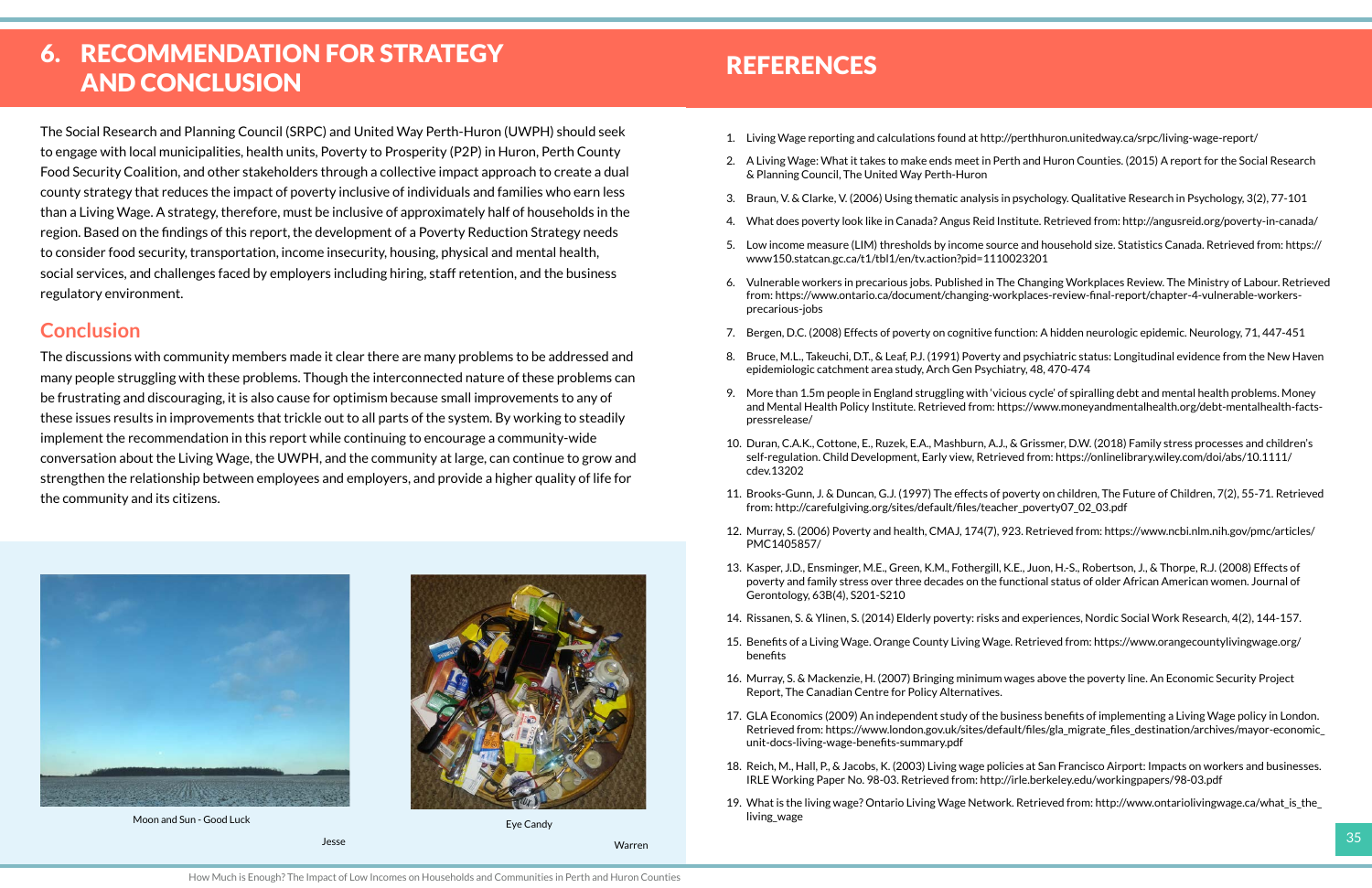36

- 20. Boggs, J., Butovsky, J., Chaumont, N., Connor, P., Kleinsmith, L., Maich, G., Williamson, J. (2018) Uncertain jobs, certain impacts: Employment precarity in Niagara. Report by the Poverty and Employment Precarity in Niagara research group. Retrieved from: https://pepso.ca/documents/pepin-uncertain-jobs-certain-impacts-2018-online.pdf
- 21. Zeng, Z. & Honig, B. (2017) A study of living wage effects on employees' performance-related attitudes and behaviour, Canadian Journal of Administrative Sciences, 34, 19-32
- 22. Wong, Q. (2017) \$15 Minimum wage: Jobs for Canada's youths at risk, Canadian Federation of Independent Business Research Snapshot. Retrieved from: https://www.cfib-fcei.ca/sites/default/files/article/documents/rr3445.pdf
- 23. Labour market report, July 2018. Ministry of Training, Colleges and Universities. Retrieved from: https://www.ontario. ca/page/labour-market-report-july-2018
- 24. Younglai, R. Ontario unemployment rate hits 18-year low, six months after minimum wage hike, The Globe and Mail, August 10, 2018. Retrieved from: https://www.theglobeandmail.com/business/economy/jobs/article-ontariounemployment-rate-hits-18-year-low-six-months-after-minimum/
- 25. Tencer, D. No, Ontario's minimum wage hike didn't kill jobs. Here's the proof, Huffpost Business, August 13, 2018. Retrieved from: https://www.huffingtonpost.ca/2018/08/13/minimum-wage-hike-ontario-job-growth\_a\_23501349/
- 26. Doherty, B. Calgary's service-sector losses not necessarily because of minimum-wage hike. The Star Calgary, August 15, 2018. Retrieved from: https://www.thestar.com/calgary/2018/08/15/calgarys-service-sector-losses-not-necessarilybecause-of-minimum-wage-hike.html
- 27. Lawton, K. & Pennycook, M. (2013) Beyond the bottom line: The challenges and opportunities of a living wage. Institute for Public Policy Research and The Resolution Foundation joint report. Retrieved from: http://www.livingwagecanada. ca/files/2913/8270/7918/beyond-bottom-line\_living-wage\_jan2013\_10162\_0.pdf
- 28. Aaronson, D., Agarwal, S., & French, E. (2012) The spending and debt response to minimum wage hikes, The American Economic Review, 102(7), 3111-3139.
- 29. Cooper, D. (2017) Raising the federal minimum wage to \$15 by 2024 would lift pay for nearly 40 million workers. Economic Policy Institute Report. Retrieved from: https://www.epi.org/publication/raising-the-federal-minimum-wageto-15-by-2024-would-lift-pay-for-nearly-40-million-workers/
- 30. Aaronson, D., Agarwal, S., & French, E. (2009) The spending and debt response to minimum wage hikes. Federal Reserve Bank of Chicago.
- 31. Hunter, P. (2018) The local living wage dividend: An analysis of the impact of the Living Wage on ten city regions. The Smith Institute. Retrieved from: https://www.barrowcadbury.org.uk/wp-content/uploads/2018/09/The-local-Living-Wage-dividend-report.pdf
- 32. Canadian Living Wage Framework. A National Methodology for Calculating the Living Wage in Your Community. Retrieved from: http://livingwagecanada.ca/files/3913/8382/4524/Living\_Wage\_Full\_Document\_Nov.pdf
- 33. 2016 Census Profiles for Perth and Huron Counties

- 34. 2015 Taxfiler data tables 5a and 5b, Census families by total income and by number of children
- 35. The road ahead: A study of transportation needs across Huron and Perth Counties. (2012) A report for the Social Research & Planning Council, The United Way Perth-Huron
- 36. County Profiles: Agriculture, Food and Business. Ontario Ministry of Agriculture, Food and Rural Affairs (OMAFRA). Retrieved from: http://www.omafra.gov.on.ca/english/stats/county/index.html
- 37. Four County Labour Market Planning Board Employee Survey (2018) Retrieved from: http://www.planningboard.ca/ userfiles/file/Employee%20Survey%20Report%202018%20WEB(1).pdf
- 38. Understanding the Skills Gap in Bruce, Grey, Huron and Perth Counties (2014) Retrieved from: http://www. planningboard.ca/download.php?dl=YToyOntzOjI6ImlkIjtzOjI6IjUwIjtzOjM6ImtleSI7aToxO30=
- 39. EmployerOne Survey Observations (2018) Four County Labour Market Planning Board. Retrieved from: http://www. planningboard.ca/reports/employerone-survey-observations/
- 40. EmployerOne Survey Observations (2019) Four County Labour Market Planning Board. Retrieved from: http://www. planningboard.ca/download.php?dl=YToyOntzOjI6ImlkIjtzOjM6IjIzMiI7czozOiJrZXkiO2k6MTt9